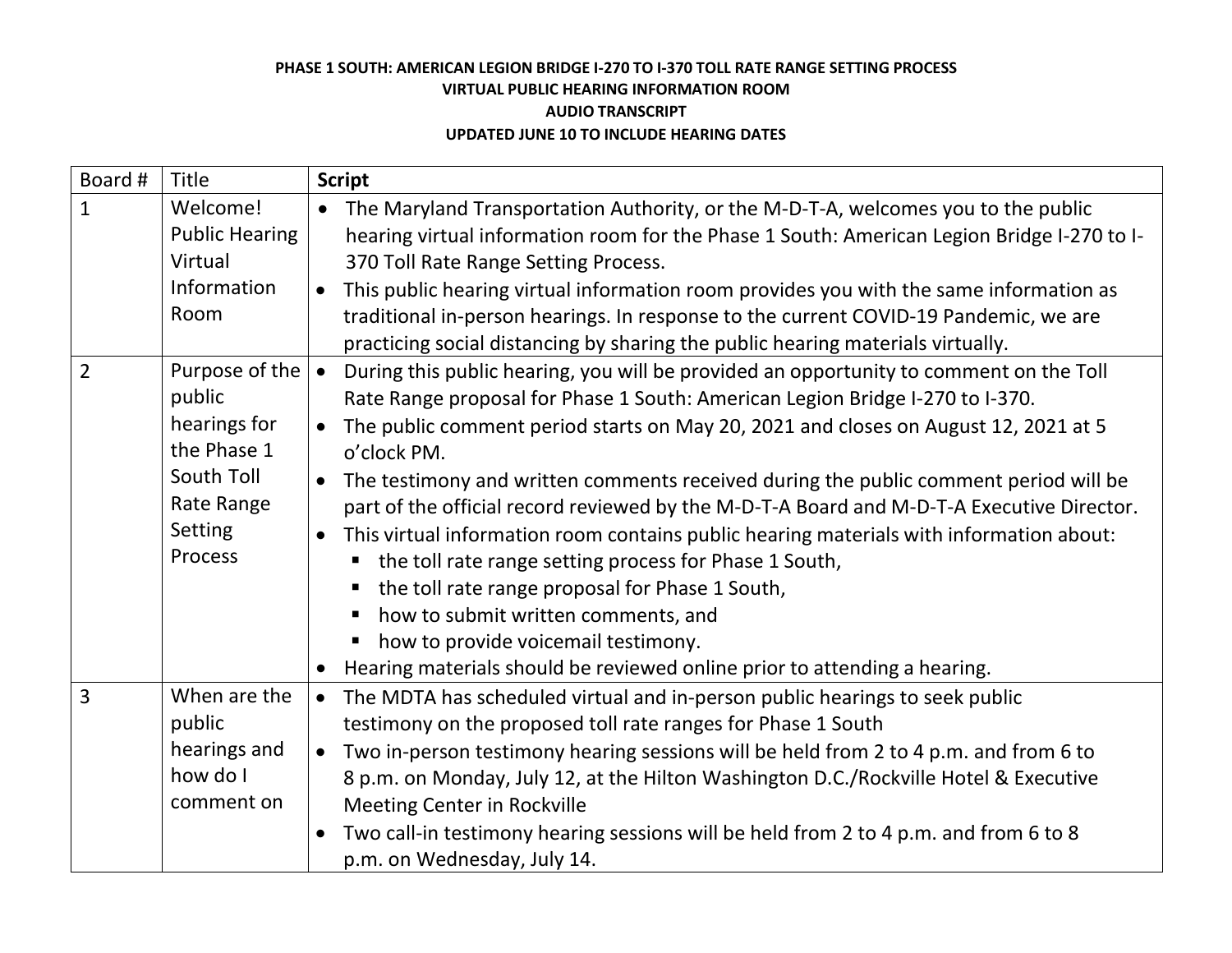| the tolling<br>proposal? | • There will be no formal presentation during the public hearings, and no responses to<br>questions will be given.                                                                                                                                                                                                                                             |
|--------------------------|----------------------------------------------------------------------------------------------------------------------------------------------------------------------------------------------------------------------------------------------------------------------------------------------------------------------------------------------------------------|
|                          | The public will be able to listen live to the hearings via telephone by calling 855-<br>701-1977 or by watching a livestream online.                                                                                                                                                                                                                           |
|                          | Registration is now open for those wishing to provide testimony during a public<br>hearing.                                                                                                                                                                                                                                                                    |
|                          | Register at mdta.maryland.gov/ALB270TollSetting or call 888-725-0174.                                                                                                                                                                                                                                                                                          |
|                          | Beginning May 20, 2021, public comment is being accepted, and all public hearing<br>materials are available in the Virtual Information Room on the project webpage<br>atmdta.maryland.gov/ALB270TollSetting.                                                                                                                                                   |
|                          | Written comments and call-in testimony through voicemail will be accepted for the official<br>$\bullet$<br>record through Thursday, August 12, 2021 at 5 PM.                                                                                                                                                                                                   |
|                          | Written comments may be submitted by completing and submitting an electronic comment<br>form on the project webpage, by downloading and emailing a completed comment form to<br>ALB270TollSetting@mdta.maryland.gov, or by printing and mailing a completed comment<br>form to the M-D-T-A.                                                                    |
|                          | Call-in testimony may be provided by calling 855-701-1977 and leaving a single voicemail<br>$\bullet$<br>that is limited to three minutes.                                                                                                                                                                                                                     |
|                          | All comments received, whether at the hearing or through other methods, will be given equal<br>consideration.                                                                                                                                                                                                                                                  |
|                          | If you are unable to access the hearing materials online, or if you require special<br>accommodations under the Americans with Disabilities Act or require language translation<br>services - free of charge - please contact the MDTA's Title Six Officer at<br>mdtaeeo@mdta.maryland.gov or at 410-537-6720 at least ten days prior to the first<br>hearing. |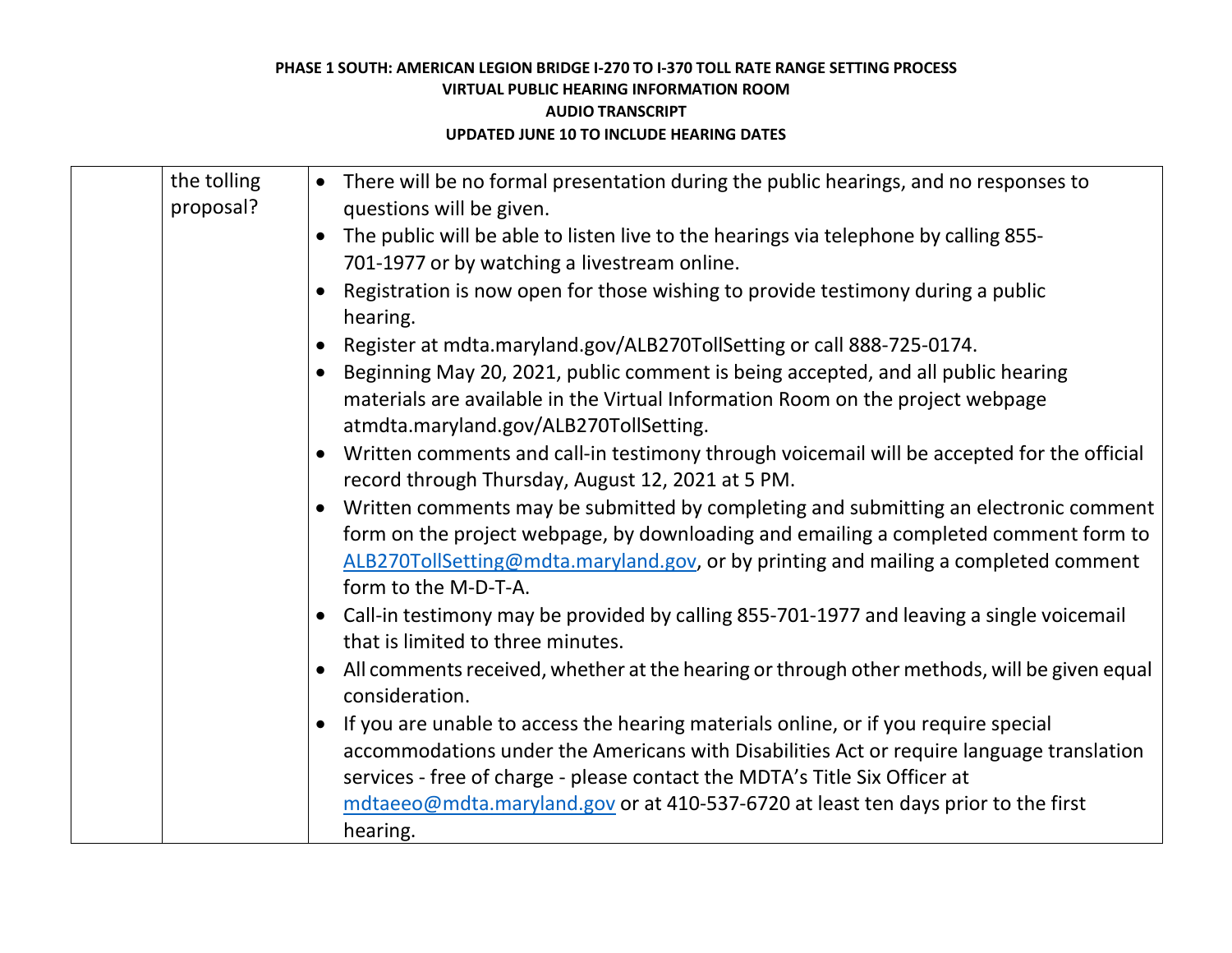| $\overline{4}$ | What is Phase       | Let's get started with an explanation of what we mean when we say, "Phase 1 South."                         |
|----------------|---------------------|-------------------------------------------------------------------------------------------------------------|
|                | 1 South of the      | First, Phase 1 South is part of a larger, historic effort to reduce congestion for millions of<br>$\bullet$ |
|                | Phase 1:            | travelers in the National Capital Region known as "Phase 1: American Legion Bridge I-270 to                 |
|                | American            | I-70 Relief Plan".                                                                                          |
|                | Legion Bridge       | The map shows the limits of Phase 1 in blue, which extend from just south of the American<br>$\bullet$      |
|                | I-270 to I-70       | Legion Bridge up to I-270 in Montgomery County and north along I-270 up to I-70 in                          |
|                | <b>Relief Plan?</b> | Frederick County.                                                                                           |
|                |                     | The purple section shown within Phase 1 is "Phase 1 South: American Legion Bridge I-270                     |
|                |                     | to I-370," and is entirely within Montgomery County.                                                        |
|                |                     | This Toll Rate Range Setting Process is focused on the American Legion Bridge up to I-270,                  |
|                |                     | and north on I-270 to I-370.                                                                                |
| 5 <sup>5</sup> | What is being       | Phase 1 South: American Legion Bridge I-270 to I-370 is part of the Managed Lanes Study,<br>$\bullet$       |
|                | tolled within       | which is following the National Environmental Policy Act, or NEPA, process.                                 |
|                | Phase 1             | The Managed Lanes Study is being developed on an independent track from Phase 1.<br>$\bullet$               |
|                | South?              | The Maryland Department of Transportation State Highway Administration, known as M-                         |
|                |                     | DOT S-H-A, has identified Alternative 9: Phase 1 South as the Recommended Preferred                         |
|                |                     | Alternative for the Managed Lanes Study.                                                                    |
|                |                     | Alternative 9: Phase 1 South improvements are shown in the two typical sections on this                     |
|                |                     | board.                                                                                                      |
|                |                     | The top typical section shows replacement of the 60-year-old American Legion Bridge, which<br>$\bullet$     |
|                |                     | includes the addition of two High-Occupancy Toll, or HOT, lanes in each direction across the                |
|                |                     | New Bridge to I-270. A third HOT lane will be provided in both directions on the New Bridge                 |
|                |                     | to accommodate vehicles exiting and entering the HOT lanes to and from the George                           |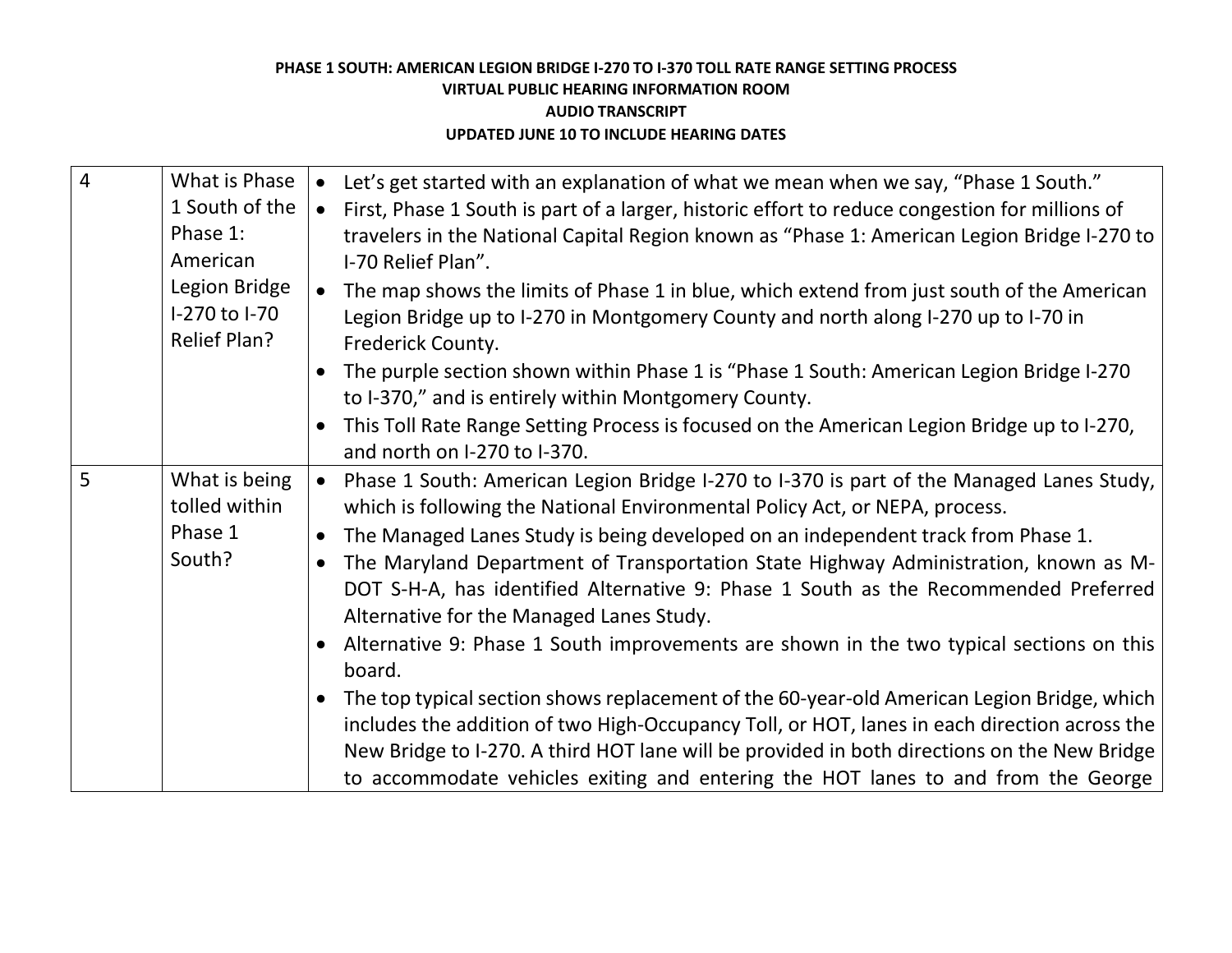|   |                             | Washington Parkway, south of the bridge. This typical section also shows a possible location<br>for a pedestrian and bicycle shared-use path on the Bridge.                                                                                                                                                        |
|---|-----------------------------|--------------------------------------------------------------------------------------------------------------------------------------------------------------------------------------------------------------------------------------------------------------------------------------------------------------------|
|   |                             | The bottom typical section shows improvements along I-270 to I-370, where one existing<br>high-occupancy vehicle, or H-O-V, lane will be converted to a HOT lane and one HOT lane will<br>be added in each direction. The new HOT lanes would be separated and tolled to maintain<br>traffic speeds or throughput. |
|   |                             | The existing general-purpose lanes would remain free within the entire limits of Phase 1<br>South.                                                                                                                                                                                                                 |
|   |                             | The Managed Lanes Study NEPA process will result in a Final Environmental Impact<br>Statement, called an F-E-I-S, and Record of Decision, known as a ROD.                                                                                                                                                          |
|   |                             | Tolls will not be implemented within Phase 1 South if the F-E-I-S and ROD do not include a<br>managed lanes Build Alternative.                                                                                                                                                                                     |
|   |                             | To learn more about the Managed Lanes Study and the M-DOT S-H-A Recommended<br>Preferred Alternative 9: Phase 1 South, please visit 495-270-p3.com/.                                                                                                                                                               |
| 6 | How do HOT<br>lanes benefit | So you may be wondering what HOT lanes are and what benefits they provide over general<br>$\bullet$<br>purpose lanes.                                                                                                                                                                                              |
|   | everyone?                   | HOT lanes are dedicated managed lanes within the highway right of way that single-<br>$\bullet$<br>occupancy vehicle, or S-O-V, motorists may use by paying a variably priced toll.                                                                                                                                |
|   |                             | HOT lanes are designed to operate at 45 miles per hour or higher. Average speeds in the<br>general-purpose lanes also improve because drivers choosing to use the HOT lanes reduce<br>the vehicles in the general-purpose lanes.                                                                                   |
|   |                             | These improvements in speed and travel time encourage motorists who have been using<br>local roadways to switch back to the interstate because it will be operating much better;<br>thus, reducing cut-through traffic on the local roads.                                                                         |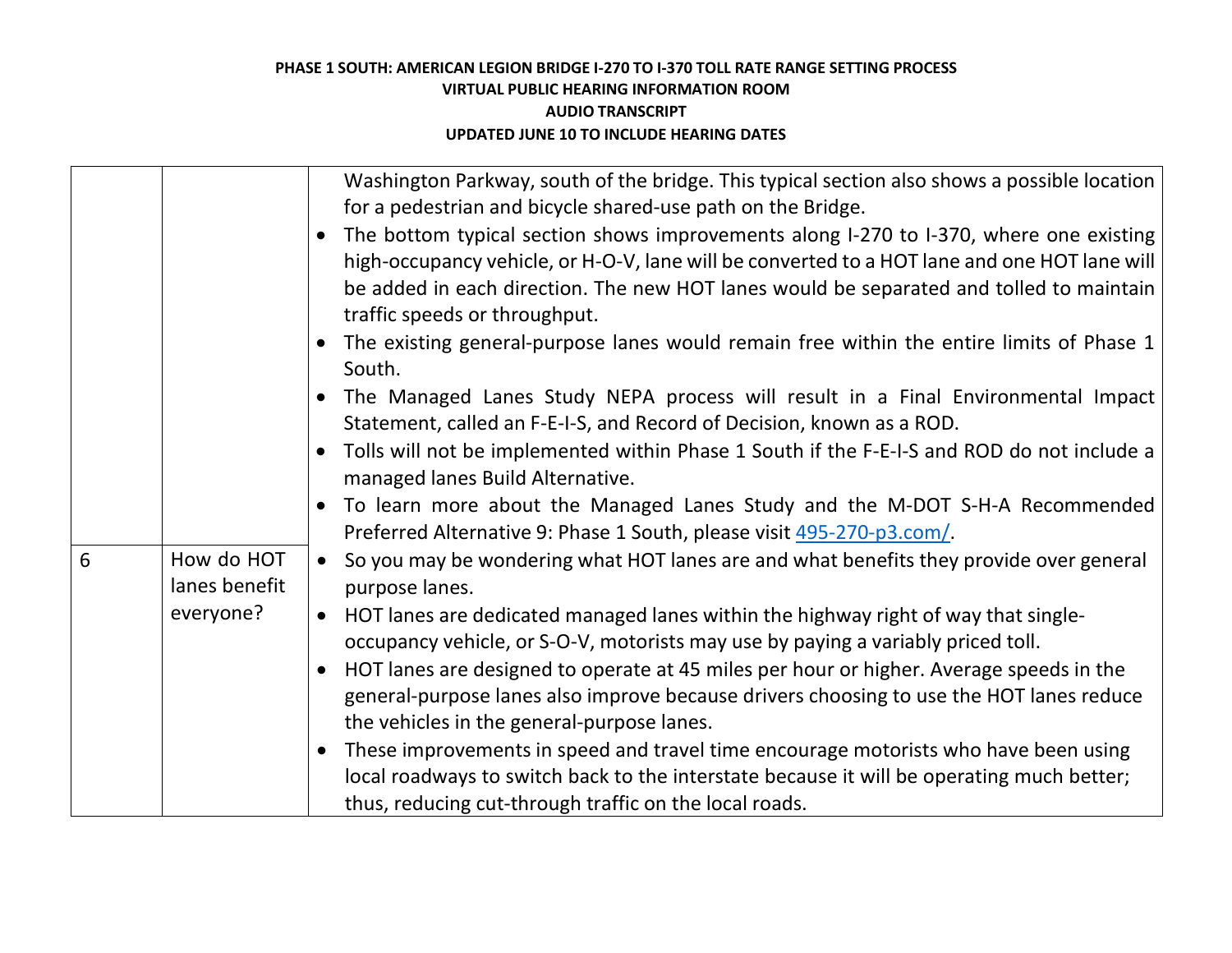|                |                                                                                                                                         | Free passage will be granted for H-O-V 3 Plus, buses, and motorcycles.<br>By granting free passage to H-O-V 3 Plus, buses and motorcycles, these new lanes will: give<br>people a more reliable trip, provide more equitable opportunities with the option to travel<br>free, reduce dependence on single-occupancy vehicles) and create new opportunities for<br>ride sharing supporting regional planning efforts to expand HOT/HOV usage.<br>The HOT lanes are compatible with the Express lanes in Virginia, which is important<br>because they will be connecting directly to them.<br>The HOT lanes allow for a more reliable trip for the buses operating at increased speeds in<br>free-flow traffic.<br>The HOT lanes provide better connections to existing transit service, thus bringing transit<br>to offices, shops, and entertainment centers more quickly.<br>And lastly, the HOT lanes connect to existing and future transit service which will help<br>provide transportation connections to underserved communities and businesses. |
|----------------|-----------------------------------------------------------------------------------------------------------------------------------------|---------------------------------------------------------------------------------------------------------------------------------------------------------------------------------------------------------------------------------------------------------------------------------------------------------------------------------------------------------------------------------------------------------------------------------------------------------------------------------------------------------------------------------------------------------------------------------------------------------------------------------------------------------------------------------------------------------------------------------------------------------------------------------------------------------------------------------------------------------------------------------------------------------------------------------------------------------------------------------------------------------------------------------------------------------|
| $\overline{7}$ | How are the<br>MDTA, MDOT<br>SHA and<br>Developer<br>partnering in<br>Phase 1<br>South:<br>American<br>Legion Bridge<br>I-270 to I-370? | • The next four boards discuss the partnership and roles and responsibilities of the state<br>agencies and the developer involved in Phase 1 South.<br>The M-D-T-A is the only State entity with the authority to set, revise and fix tolls and is<br>responsible for setting toll rate ranges and conducting toll collection operations for Phase 1<br>South.<br>M-DOT S-H-A is the State entity responsible for developing the Phase 1 South: American<br>Legion Bridge I-270 to I-370 related to program development, solicitations and long-term<br>program management.<br>The Phase I Developer will conduct predevelopment work with the M-D-T-A and M-DOT<br>S-H-A to advance the preliminary design to further avoid and minimize impacts.<br>The Phase 1 South Section Developer will design and implement the toll system.                                                                                                                                                                                                                    |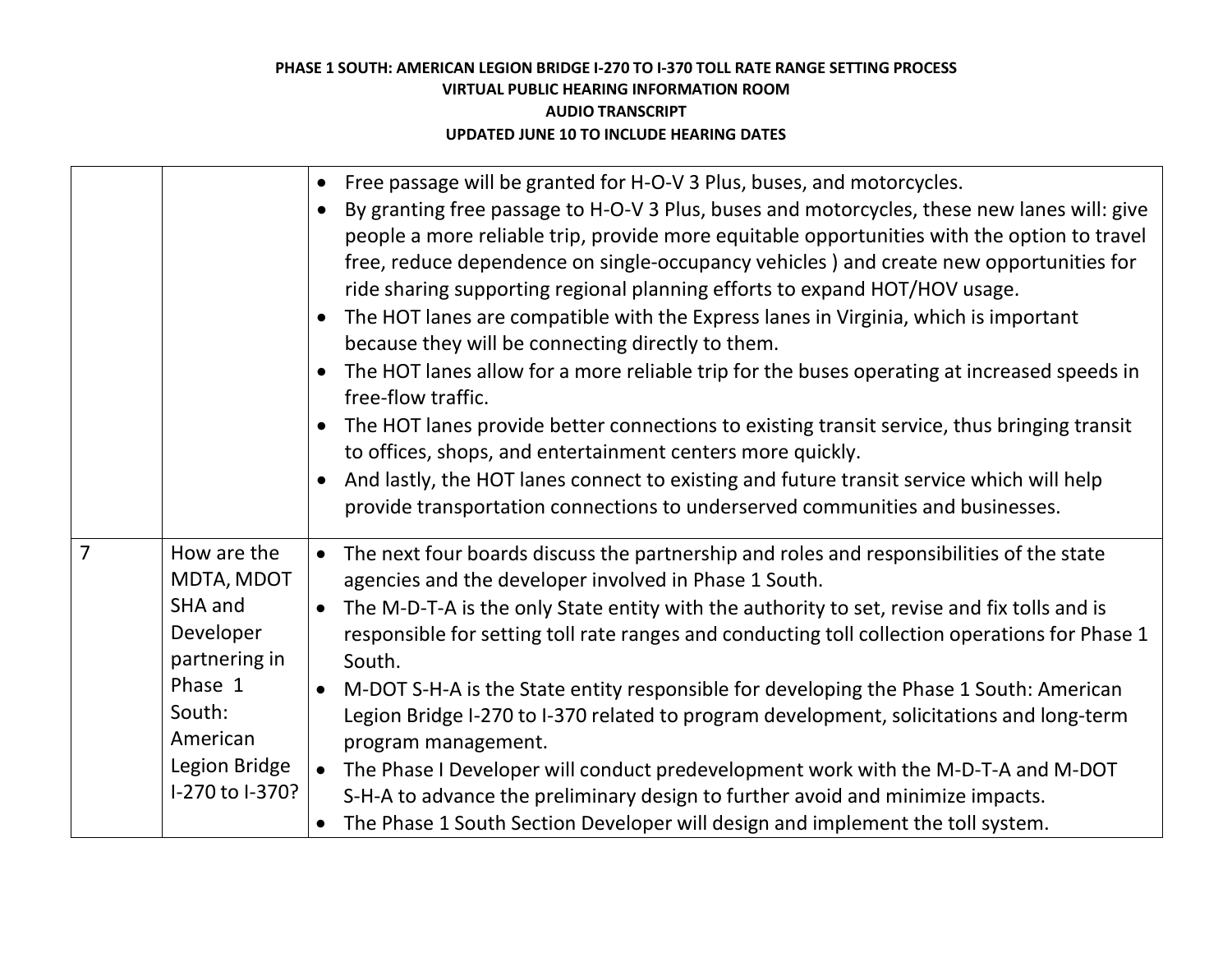| 8 | <b>Responsibilities</b><br>of MDTA,<br>MDOT SHA and<br>Developer | The M-D-TA will be involved in selecting the Phase 1 South Section Developer, will establish<br>minimum and maximum toll rate ranges, set soft rate caps. They will also be responsible<br>for maintaining tolling customer accounts, collecting tolls providing customer service, when<br>needed, and administering the transfer of revenue to the Phase 1 Section Developer.<br>M-DOT S-H-A will be responsible for managing the agreements made with the public-<br>private partnerships - also known as P3 - and maintaining stakeholder engagement and<br>communications. This includes commitments such as the Bi-State Agreement with Virginia<br>for improvements to the New American Legion Bridge, regional transit benefits,<br>agreements with utilities and other third parties, and maintenance of the new general-<br>purpose lanes. M-DOT S-H-A will also coordinate all property purchases and obtain<br>government approvals on all NEPA documents, such as the F-E-I-S and the ROD, should a<br>build alternative be chosen.<br>The Phase 1 South Section Developer will finance, construct, operate, and maintain the HOT<br>lanes, toll gantries, and electronic signage. They will also set the variably priced tolls that<br>must be within the toll rate ranges to be established by the M-D-T-A Board. |
|---|------------------------------------------------------------------|---------------------------------------------------------------------------------------------------------------------------------------------------------------------------------------------------------------------------------------------------------------------------------------------------------------------------------------------------------------------------------------------------------------------------------------------------------------------------------------------------------------------------------------------------------------------------------------------------------------------------------------------------------------------------------------------------------------------------------------------------------------------------------------------------------------------------------------------------------------------------------------------------------------------------------------------------------------------------------------------------------------------------------------------------------------------------------------------------------------------------------------------------------------------------------------------------------------------------------------------------------------------------------------------------------------------------------|
| 9 | Responsibility<br>of the MDTA<br><b>Board</b>                    | After considering all comments and testimony received during the toll rate range setting<br>$\bullet$<br>process, the M-D-T-A Board will vote on final toll rate ranges to be established for Phase 1<br>South.                                                                                                                                                                                                                                                                                                                                                                                                                                                                                                                                                                                                                                                                                                                                                                                                                                                                                                                                                                                                                                                                                                                 |
|   |                                                                  | The M-D-T-A Board is governed by eight citizen Board Members appointed by the<br>Governor, and confirmed by the Maryland Senate. The M-D-T-A Board is chaired by the<br>Maryland Secretary of Transportation, Gregory Slater.                                                                                                                                                                                                                                                                                                                                                                                                                                                                                                                                                                                                                                                                                                                                                                                                                                                                                                                                                                                                                                                                                                   |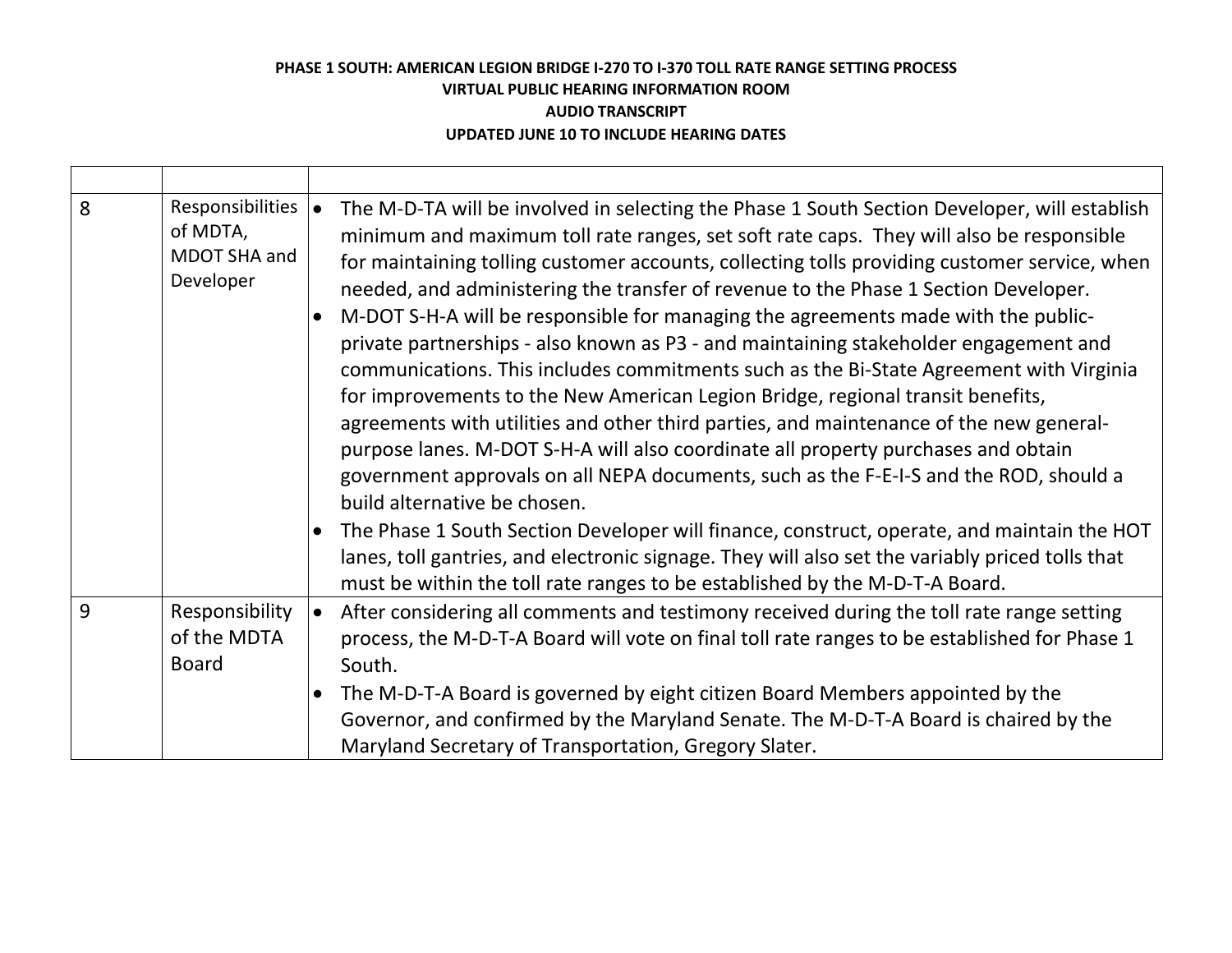|    |                                                            | James F. Ports, Jr. is the Executive Director of M-D-T-A and he oversees daily operations.<br>$\bullet$<br>Although he is not a voting Member of the M-D-T-A Board; he will have a role in the toll<br>rate range setting process.                                                                                                                                                                                                    |
|----|------------------------------------------------------------|---------------------------------------------------------------------------------------------------------------------------------------------------------------------------------------------------------------------------------------------------------------------------------------------------------------------------------------------------------------------------------------------------------------------------------------|
| 10 | What is the<br><b>MDTA Board</b><br>voting on?             | Following the hearings and public comment periods, the M-D-T-A Board will consider all<br>$\bullet$<br>comments received and then vote on the final M-D-T-A staff recommendation for the<br>proposed toll rate ranges for Phase 1 South: American Legion Bridge I-270 to I-370, which<br>will include the minimum and maximum toll rate ranges, the process for toll escalation, and<br>toll discounts for certain types of vehicles. |
|    |                                                            | By law, the M-D-T-A Executive Director may set or adjust the soft rate cap, operational<br>metrics, or toll zones consistent with the toll rate ranges that are established by the M-D-T-<br>A Board.                                                                                                                                                                                                                                 |
|    |                                                            | Before the M-D-T-A Board Members cast their votes, they want to hear from you.<br>$\bullet$<br>Therefore, the M-D-T-A is asking the public to comment on all elements of the toll rate<br>range proposal for Phase 1 South.                                                                                                                                                                                                           |
| 11 | How are the<br>proposed toll<br>rate ranges<br>for Phase 1 | The toll rate ranges for Phase 1 South will differ from toll operations on existing M-D-T-A<br>$\bullet$<br>toll facilities, which have either a fixed price toll or a variably priced toll that uses time of<br>day pricing, and focuses on revenue generation to allow M-D-T-A to construct, manage,<br>operate and improve the State's toll facilities.                                                                            |
|    | South<br>different than                                    | With MDTA's existing fixed price facilities, vehicles are tolled at a set rate regardless of the<br>$\bullet$<br>time of day or congestion level.                                                                                                                                                                                                                                                                                     |
|    | tolls on the<br>existing MDTA<br>toll facilities?          | With M-D-T-A's existing variably priced facilities, vehicles are tolled at a set rate that can<br>vary based on the time of day. This is used with the Intercounty Connector and the I-95<br><b>Express Toll Lanes.</b>                                                                                                                                                                                                               |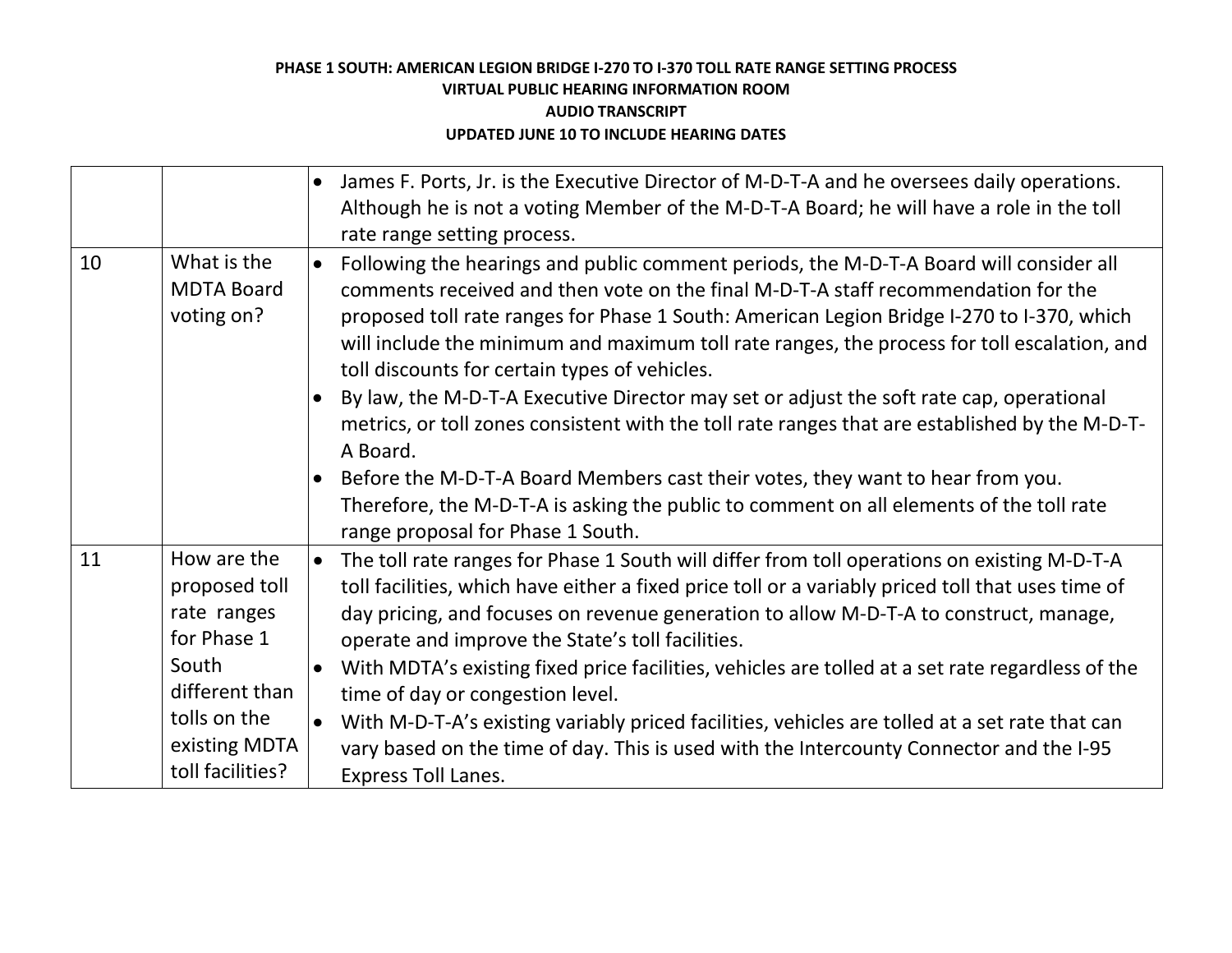|                                                             | Phase 1 South would be a variably priced facility that uses dynamic pricing, which is new to<br>$\bullet$<br>Maryland, where tolls vary by tolling segment and congestion level.                                                                                                                                                                                                                                                                                                                                                                                                                                                                                                                                                                                                                                                                                                                                                                                                             |
|-------------------------------------------------------------|----------------------------------------------------------------------------------------------------------------------------------------------------------------------------------------------------------------------------------------------------------------------------------------------------------------------------------------------------------------------------------------------------------------------------------------------------------------------------------------------------------------------------------------------------------------------------------------------------------------------------------------------------------------------------------------------------------------------------------------------------------------------------------------------------------------------------------------------------------------------------------------------------------------------------------------------------------------------------------------------|
|                                                             | Dynamic pricing focuses on relieving congestion by maintaining reliability and traffic speeds<br>$\bullet$<br>of 45 miles per hour or greater in the HOT lanes.                                                                                                                                                                                                                                                                                                                                                                                                                                                                                                                                                                                                                                                                                                                                                                                                                              |
|                                                             | Generally speaking, with dynamic tolling, toll rates are set within established toll rate<br>ranges to maintain free-flowing traffic on the HOT lanes and use pricing factors to influence<br>the traffic flow - when lanes become more congested, the toll increases, and when lanes<br>become less congested, the toll decreases.<br>The M-D-T-A's existing toll facilities will not be impacted by this Toll Rate Range Setting<br>Process.                                                                                                                                                                                                                                                                                                                                                                                                                                                                                                                                               |
| How will<br>dynamic<br>pricing work<br>on the HOT<br>lanes? | Let's take a look at how dynamic pricing will work on the Phase 1 South HOT lanes.<br>$\bullet$<br>Toll rates will adjust as frequently as every 5 minutes, if needed, to maintain a free-flowing<br>$\bullet$<br>level of traffic – that is, 45 miles per hour or greater.<br>Toll rates will generally increase when the HOT lanes are relatively full and traffic slows, and<br>$\bullet$<br>then decrease when the HOT lanes are less full.<br>Tolls will be collected at highway speeds, using overhead gantries, with no toll plazas or toll<br>$\bullet$<br>booths - this is known as cashless tolling.<br>Current toll rates for common destinations will be displayed on electronic roadway signs so<br>$\bullet$<br>drivers will know their toll prior to entering the HOT lanes.<br>Please note, tolling gantry locations, as well as actual toll rates, will be identified by the<br>Phase 1 South Section Developer in the future. Gantry locations shown in the public hearing |
|                                                             | informational materials are theoretical and for illustrative purposes only. Toll rates for each<br>tolling segment will be set by the Developer within the M-D-T-A Board-approved toll rate                                                                                                                                                                                                                                                                                                                                                                                                                                                                                                                                                                                                                                                                                                                                                                                                  |
|                                                             |                                                                                                                                                                                                                                                                                                                                                                                                                                                                                                                                                                                                                                                                                                                                                                                                                                                                                                                                                                                              |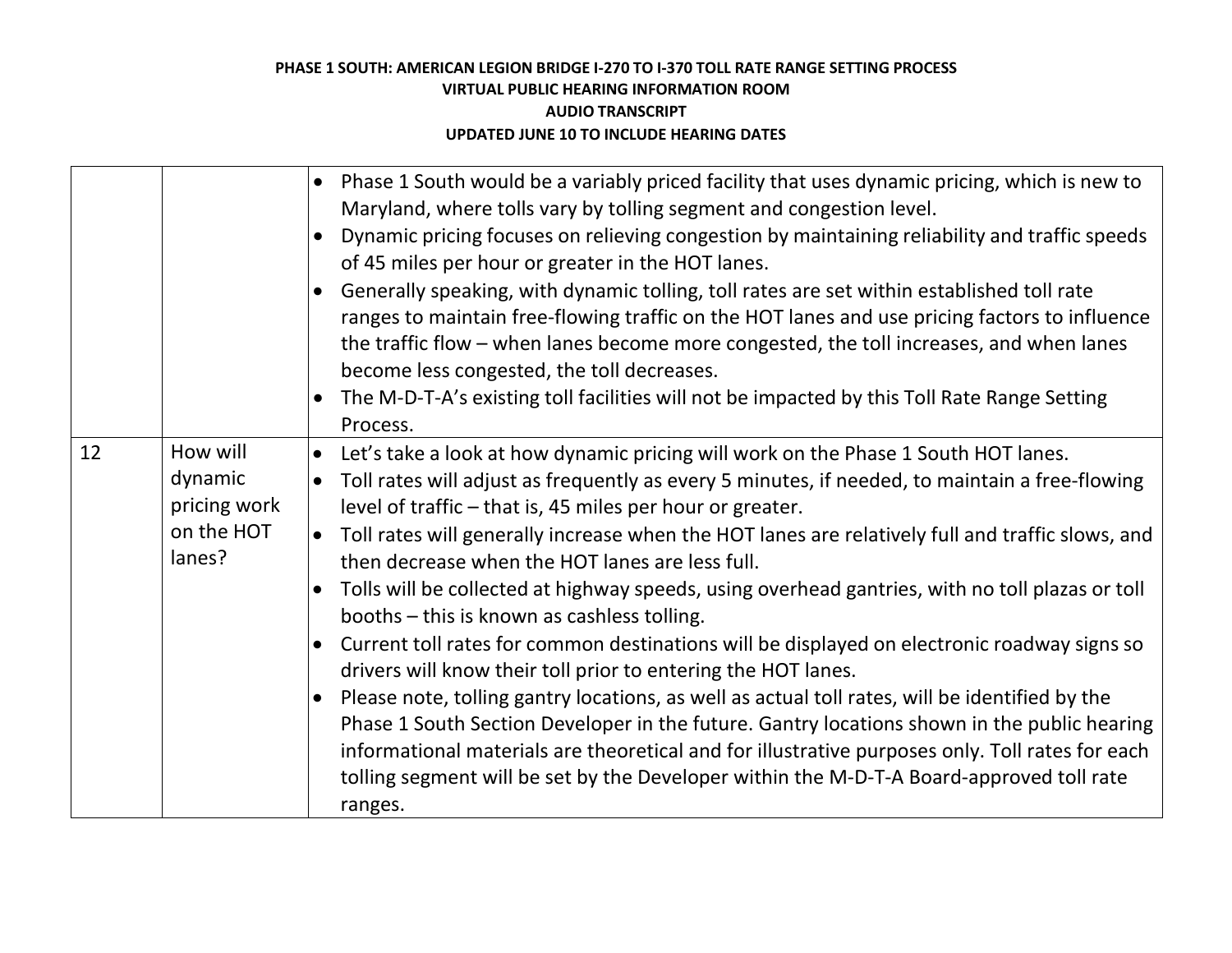| 13 | How will your<br>toll be  | Here are two examples of how tolls would be calculated for a trip along the Phase 1 South<br>$\bullet$<br>HOT lanes.                                                                                                                                                                                                                                                                                                                                                                                                                                                                                                                                                                                                                                                                                                                                                                                                                                                                                                                                                                                  |
|----|---------------------------|-------------------------------------------------------------------------------------------------------------------------------------------------------------------------------------------------------------------------------------------------------------------------------------------------------------------------------------------------------------------------------------------------------------------------------------------------------------------------------------------------------------------------------------------------------------------------------------------------------------------------------------------------------------------------------------------------------------------------------------------------------------------------------------------------------------------------------------------------------------------------------------------------------------------------------------------------------------------------------------------------------------------------------------------------------------------------------------------------------|
|    | determined<br>for a trip? | Please note, the toll rates used in the graphic are not actual; the example toll rates are for<br>$\bullet$<br>illustration purposes only. Once toll rate ranges are established by the M-D-T-A Board, the<br>Developer will set actual toll rates within the approved toll rate ranges.                                                                                                                                                                                                                                                                                                                                                                                                                                                                                                                                                                                                                                                                                                                                                                                                              |
|    |                           | Now, let's proceed with the examples.<br>$\bullet$                                                                                                                                                                                                                                                                                                                                                                                                                                                                                                                                                                                                                                                                                                                                                                                                                                                                                                                                                                                                                                                    |
|    |                           | This is a graphic depicting a highway with four, free general purpose lanes and two tolled<br>$\bullet$<br>HOT lanes. There are four Interchange Crossroads labeled A, B, C and D. The HOT lanes<br>between Interchange Cross Roads are called tolling segments - there are three in this<br>example, and overhead tolling gantries are located within each of the segments. The HOT<br>lanes may be accessed and exited from any of the four Interchange Cross Roads, A, B, C, or<br>D. Before entering the HOT lanes, a digital road sign will show the anticipated total toll to<br>the common destinations. In this example, a digital road sign is shown at Cross Road A<br>telling you how much it will cost to get from Cross Road A to Cross Roads C and D.<br>To calculate a total trip cost, multiply the number of miles traveled within a tolling segment<br>$\bullet$<br>by the toll rate per mile for that given tolling segment. A trip may pass through multiple<br>tolling segments, and the toll rate per mile may vary within each tolling segment based on<br>traffic conditions. |
|    |                           | In the first example, you are traveling from Cross Road A to Cross Road C, which involves<br>$\bullet$<br>passing through two tolling segments. The vehicle here is tolled at a rate of \$0.40 per mile<br>for two miles in the first tolling segment and tolled at a rate of \$0.60 per mile for five miles<br>in the second tolling segment, for a total trip cost of \$3.80.                                                                                                                                                                                                                                                                                                                                                                                                                                                                                                                                                                                                                                                                                                                       |
|    |                           | In the second example, you would pay a total trip cost of \$4.70.                                                                                                                                                                                                                                                                                                                                                                                                                                                                                                                                                                                                                                                                                                                                                                                                                                                                                                                                                                                                                                     |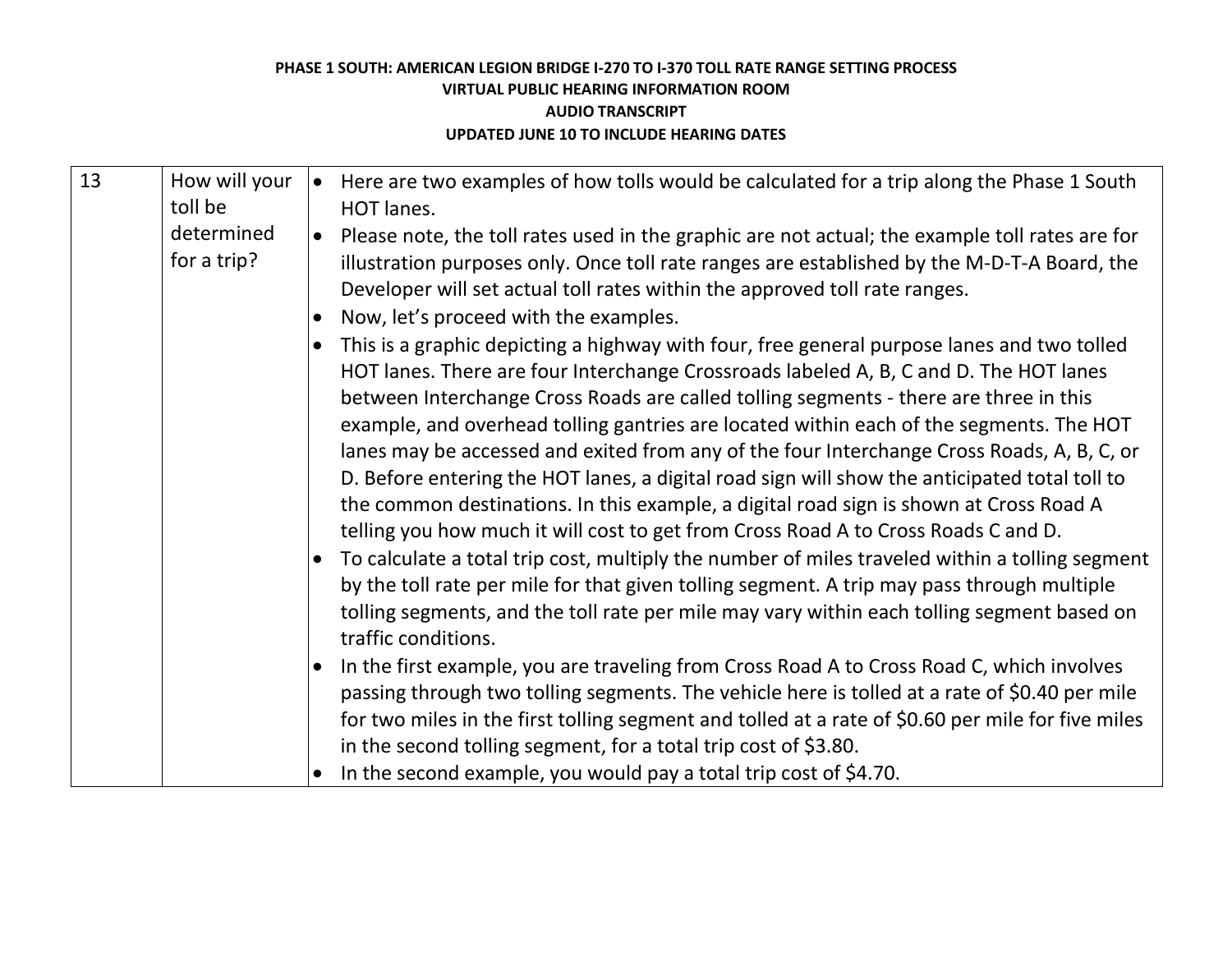|    |                                                                                                     | As a reminder, there will always be an option to travel in the existing general purpose lanes<br>for free.                                                                                                                                                                                                                                                                                                                                                                                                                                                                                                                                                                                                                                                                                                                                                                                                                                                                                                                                                                                                                                                                                                                                                                                                                                                                        |
|----|-----------------------------------------------------------------------------------------------------|-----------------------------------------------------------------------------------------------------------------------------------------------------------------------------------------------------------------------------------------------------------------------------------------------------------------------------------------------------------------------------------------------------------------------------------------------------------------------------------------------------------------------------------------------------------------------------------------------------------------------------------------------------------------------------------------------------------------------------------------------------------------------------------------------------------------------------------------------------------------------------------------------------------------------------------------------------------------------------------------------------------------------------------------------------------------------------------------------------------------------------------------------------------------------------------------------------------------------------------------------------------------------------------------------------------------------------------------------------------------------------------|
| 14 | How will tolls<br>be collected?                                                                     | Three tolling collection methods will be used by the M-D-T-A on the HOT lanes. As<br>$\bullet$<br>motorists move beneath overhead gantries, tolls will be collected electronically via an E-<br>ZPass® transponder, Pay-By-Plate (also called registered video), or through Video Tolling<br>(also called unregistered video).<br>When using an E-ZPass account, customers will pay the lowest tolls on every trip. E-ZPass<br>$\bullet$<br>transponders are free with no monthly fee for Maryland residents.<br>Customers without an E-ZPass may register their license plate and a credit card for<br>payment in the Pay-By-Plate or registered video program. When registered video customers<br>drive under the gantries, a video image of the vehicle's license plate will be taken and their<br>credit card will be charged at a toll rate that is 25 percent higher than the base rate paid by<br>E-ZPass customers. No prepaid balance is required for Pay-By-Plate.<br>To pay by Video Tolling or unregistered video, customers that do not have an E-ZPass nor<br>$\bullet$<br>are registered for Pay-By-Plate will have an image of their vehicle's license plate taken and<br>an invoice called "a Notice of Toll Due" will be mailed to the registered vehicle owner. The<br>toll rate for Video Tolling is 50% higher than the base rate paid by E-ZPass customers. |
| 15 | Toll rate range<br>proposal for<br>Phase 1<br>South:<br>American<br>Legion Bridge<br>I-270 to I-370 | Now we are going to explain the details of the toll rate range proposal for Phase 1 South,<br>$\bullet$<br>which applies only to travel in the HOT lanes.<br>There are three main parts of the proposal:<br>$\bullet$<br>$\circ$ first – there are the minimum and maximum toll rate ranges with soft rate caps<br>within each range;                                                                                                                                                                                                                                                                                                                                                                                                                                                                                                                                                                                                                                                                                                                                                                                                                                                                                                                                                                                                                                             |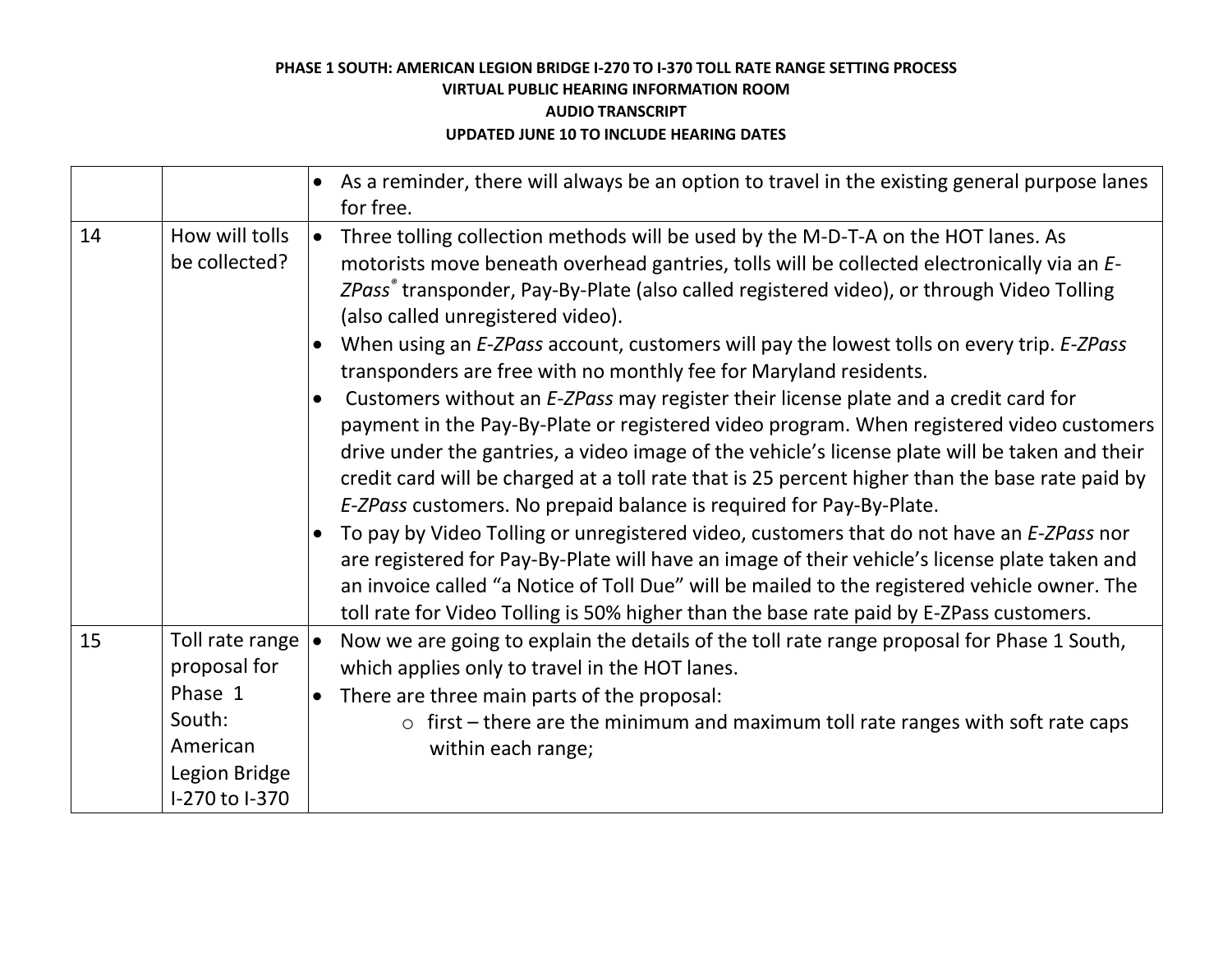|    |                                                             | $\circ$ second – there are annual escalation factors to ensure the toll rate ranges, soft<br>rate caps and unregistered video surcharge rates, adequately cover inflation and<br>demand growth over the next 50 years;<br>and third – there are discounts, which under this tolling proposal equates to free<br>$\circ$<br>passage for high-occupancy vehicles with at least 3 passengers, called H-O-V 3<br>plus, for buses, and for motorcycles.<br>As a reminder, the existing free general-purpose lanes will remain free for everyone.<br>So, in summary, the difference between the minimum and maximum toll rates creates the<br>proposed toll rate ranges, which vary by vehicle classification and payment type. Actual toll<br>rates - to be determined dynamically by the Developer - will be constrained by soft rate<br>caps within each toll rate range and can only be exceeded in specific circumstances.<br>Next, we will review definitions of the toll rate types. |
|----|-------------------------------------------------------------|---------------------------------------------------------------------------------------------------------------------------------------------------------------------------------------------------------------------------------------------------------------------------------------------------------------------------------------------------------------------------------------------------------------------------------------------------------------------------------------------------------------------------------------------------------------------------------------------------------------------------------------------------------------------------------------------------------------------------------------------------------------------------------------------------------------------------------------------------------------------------------------------------------------------------------------------------------------------------------------|
| 16 | What does<br>the toll rate<br>range<br>proposal<br>include? | First, we have the minimum toll rate, which is the lowest toll rate per mile that may be<br>$\bullet$<br>charged within any tolling segment of the HOT lanes or the lowest total toll a customer will<br>pay regardless of how far they travel.<br>The minimum toll rate ensures short trips on the HOT lanes are charged a flat toll to cover<br>$\bullet$<br>toll collection costs.<br>Next, we have the soft rate cap - this is the per-mile toll rate that can only be exceeded<br>when at least one of the following thresholds are met within a given tolling segment during<br>the preceding 5-minute period.<br>The first is when traffic volume exceeds 1,600 passenger car equivalent vehicles<br>$\circ$<br>per hour per lane.<br>$\circ$ The second is when the average speed is below 50 miles per hour.                                                                                                                                                                 |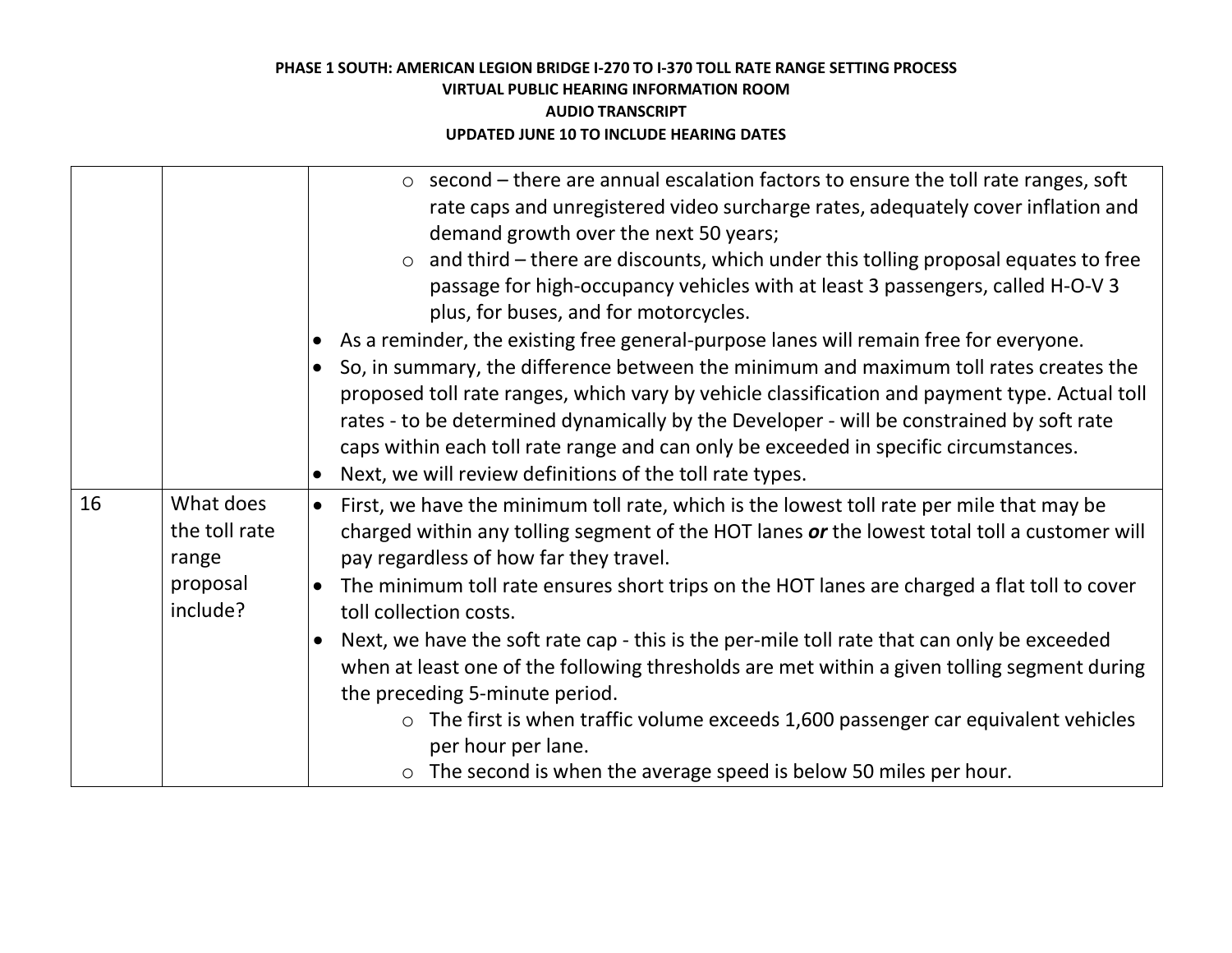|    |              | The soft rate cap protects customers from price gouging when traffic conditions do not<br>$\bullet$<br>justify higher rates.                                                                                                                                                                                                                                                                                                                                                                                                                                                                                                     |
|----|--------------|----------------------------------------------------------------------------------------------------------------------------------------------------------------------------------------------------------------------------------------------------------------------------------------------------------------------------------------------------------------------------------------------------------------------------------------------------------------------------------------------------------------------------------------------------------------------------------------------------------------------------------|
|    |              | Lastly, we have the maximum toll rate, which is the highest toll rate per mile that may be                                                                                                                                                                                                                                                                                                                                                                                                                                                                                                                                       |
|    |              | charged within any tolling segment along the HOT lanes. This rate may not be exceeded                                                                                                                                                                                                                                                                                                                                                                                                                                                                                                                                            |
|    |              | under any circumstances.                                                                                                                                                                                                                                                                                                                                                                                                                                                                                                                                                                                                         |
|    |              | $\circ$ The toll rate may reach the maximum toll rate in extremely rare circumstances                                                                                                                                                                                                                                                                                                                                                                                                                                                                                                                                            |
|    |              | when travel demand is very high within a given tolling segment, such as during a<br>severe crash or extreme weather event.                                                                                                                                                                                                                                                                                                                                                                                                                                                                                                       |
| 17 | Minimum Toll | Now let's get into an example of how the minimum toll rate will work.<br>$\bullet$                                                                                                                                                                                                                                                                                                                                                                                                                                                                                                                                               |
|    | Rate         | This board provides two examples of how the minimum toll rate will operate in the HOT<br>$\bullet$                                                                                                                                                                                                                                                                                                                                                                                                                                                                                                                               |
|    |              | lanes.                                                                                                                                                                                                                                                                                                                                                                                                                                                                                                                                                                                                                           |
|    |              | For these examples, the toll rate is set at its lowest rate in a free-flowing traffic situation<br>$\bullet$<br>with very low congestion. For all vehicle types, the minimum toll per trip is \$0.50 for E-<br>ZPass payment, \$0.63 for Pay-By-Plate, and \$0.75 for Video Tolling. The minimum toll rate<br>per mile is \$0.20.                                                                                                                                                                                                                                                                                                |
|    |              | In the first example, Vehicle 1, a 2-axle vehicle with <i>E-ZPass</i> , enters the HOT lanes at<br>$\bullet$<br>Interchange Cross Road A and travels a total of three miles to their exit at Interchange<br>Cross Road C. During their trip, Vehicle 1 passes through two tolling segments before<br>exiting the HOT lanes and is charged the minimum toll rate of \$0.20 per mile for one mile<br>at Toll Gantry #1 between Interchange Cross Roads A and B, and is charged the minimum<br>toll rate of \$0.20 per mile for two miles at Toll Gantry #2 between Interchange Cross<br>Roads B and C, for a total toll of \$0.60. |
|    |              | In the second example scenario, Vehicle 2, which is also a 2-axle vehicle with <i>E-ZPass</i> ,<br>$\bullet$<br>enters the HOT lanes at Interchange Cross Road A and only travels a total of one mile to                                                                                                                                                                                                                                                                                                                                                                                                                         |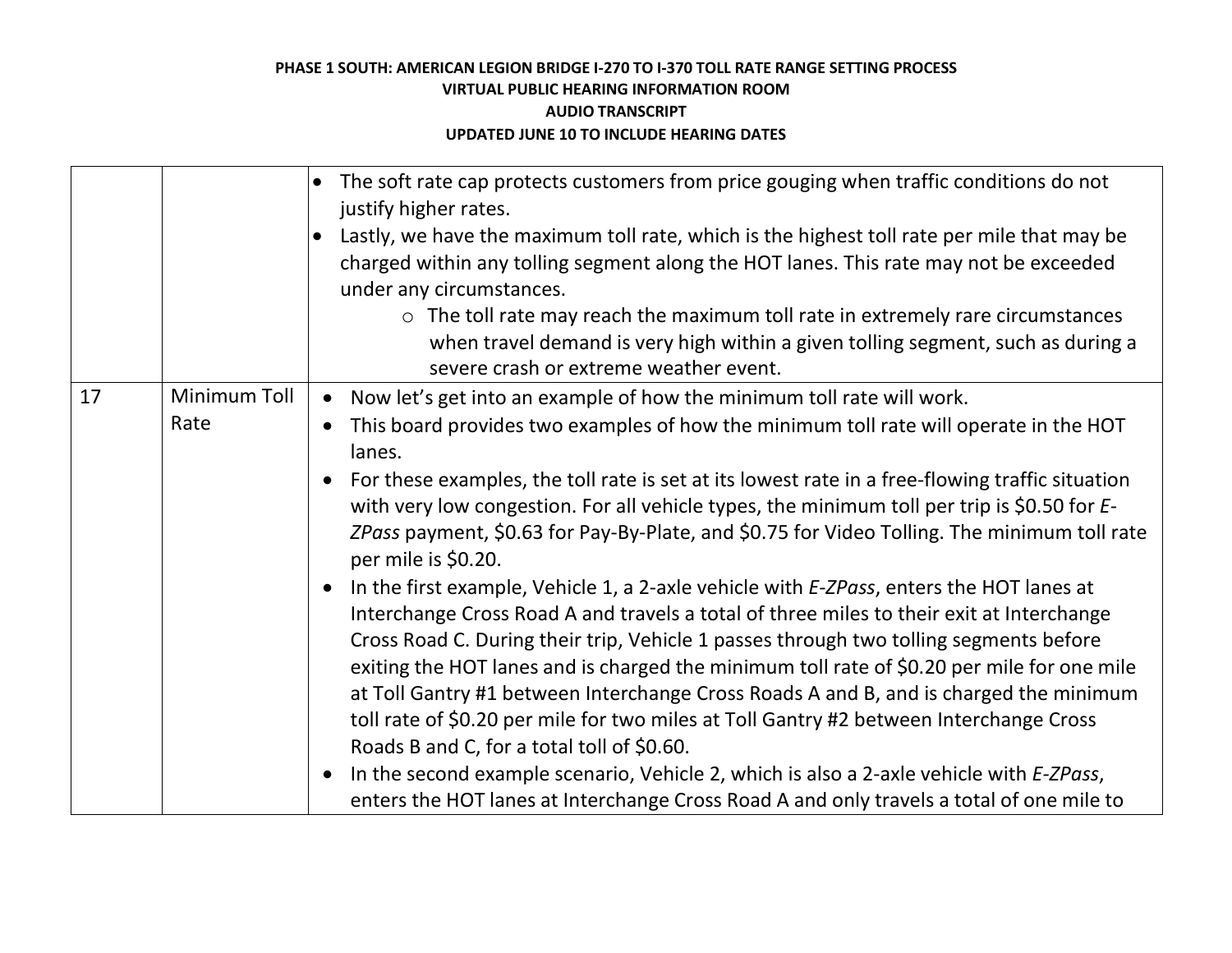| their exit at Interchange Cross Road B. During their trip, Vehicle 2 passes through one<br>tolling segment before exiting the HOT lanes and is charged the minimum toll per trip of                                                                                                                                                                                                                                                                                                                                                                                                                                                                                                                                                                                                                                                                                                                                                                                                                                                                                                                                                                                                                                                                                                                                                                                                                                                                                                                                                 |  |
|-------------------------------------------------------------------------------------------------------------------------------------------------------------------------------------------------------------------------------------------------------------------------------------------------------------------------------------------------------------------------------------------------------------------------------------------------------------------------------------------------------------------------------------------------------------------------------------------------------------------------------------------------------------------------------------------------------------------------------------------------------------------------------------------------------------------------------------------------------------------------------------------------------------------------------------------------------------------------------------------------------------------------------------------------------------------------------------------------------------------------------------------------------------------------------------------------------------------------------------------------------------------------------------------------------------------------------------------------------------------------------------------------------------------------------------------------------------------------------------------------------------------------------------|--|
| \$0.50 at Toll Gantry #1. The minimum per trip toll was charged because at only one mile<br>traveled, the minimum \$0.20 per-mile toll rate would be less than the \$0.50 per trip<br>minimum.<br>As in all examples, the four existing general-purpose lanes remain free for all vehicles.<br>$\bullet$                                                                                                                                                                                                                                                                                                                                                                                                                                                                                                                                                                                                                                                                                                                                                                                                                                                                                                                                                                                                                                                                                                                                                                                                                            |  |
| 18<br>What is the<br>Moving on from the minimum toll rate, let's talk about the soft rate cap, which is a set toll<br>$\bullet$<br>Soft Rate Cap?<br>rate amount within an approved toll rate range that may be temporarily exceeded when<br>either vehicle throughput or speed performance metrics are not met for a specific tolling<br>segment.<br>A predefined soft rate cap "mechanism" is necessary to ensure the developer charges toll<br>$\bullet$<br>rates only up to the soft cap unless warranted by traffic or speeds.<br>The soft rate cap may be exceeded if the average traffic volume measured in a segment<br>$\bullet$<br>during the preceding five-minute period exceeds 1,600 passenger car equivalent vehicles<br>per hour per lane, OR the average speed in a segment during the preceding five-minute<br>period is below 50 miles per hour.<br>o Note that a speed threshold of 50 miles per hour is used here with the soft rate<br>cap. This is higher than the 45 miles per hour overall minimum speed desired for<br>the HOT lanes. The 5 mile per hour buffer is included here because the speeds are<br>monitored in the previous 5-minute period to make toll rate changes in the next<br>5-minute period.<br>Allowing the soft rate cap to be exceeded if traffic levels become high enough is<br>$\circ$<br>important because if traffic reaches certain levels that are understood to be<br>approaching HOT lane capacity, speeds could decrease quickly even with small<br>increases in traffic. |  |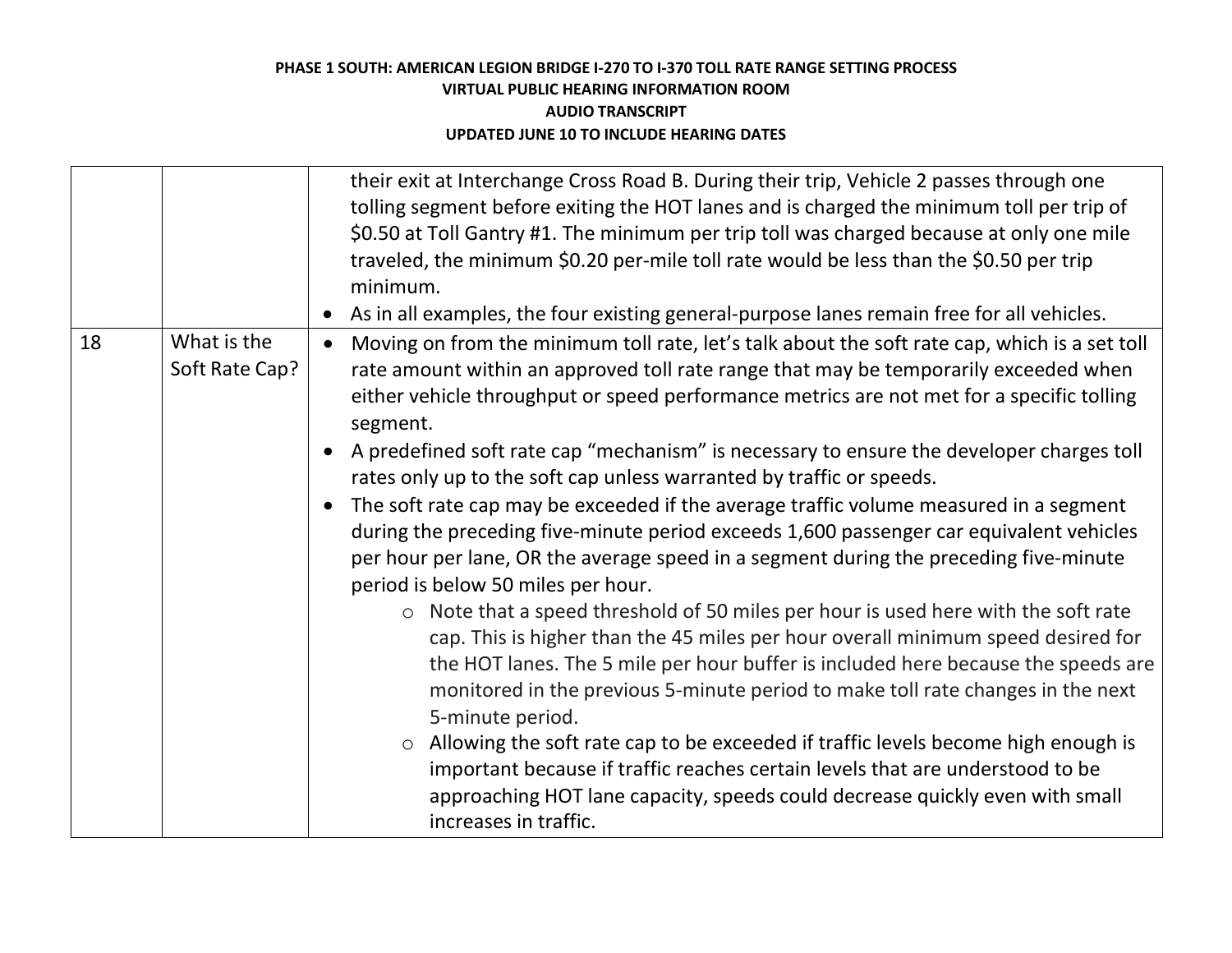|                                              | $\circ$ Allowing the soft cap to be exceeded if speeds become low enough is important<br>to ensure the overall mobility goals of the project are being achieved, even during<br>more unique travel demand situations.<br>The soft rate cap will always be lower than the maximum toll rate and can be exceeded<br>$\bullet$<br>only temporarily in the affected tolling segment to provide customers who choose to pay a<br>toll a faster and more reliable trip.                                                                                                                                                                                                                                                                                                                                                                                                                                                                                                                                                                                                                                                         |
|----------------------------------------------|---------------------------------------------------------------------------------------------------------------------------------------------------------------------------------------------------------------------------------------------------------------------------------------------------------------------------------------------------------------------------------------------------------------------------------------------------------------------------------------------------------------------------------------------------------------------------------------------------------------------------------------------------------------------------------------------------------------------------------------------------------------------------------------------------------------------------------------------------------------------------------------------------------------------------------------------------------------------------------------------------------------------------------------------------------------------------------------------------------------------------|
|                                              | M-D-T-A is proud to note that although not standard practice in the tolling industry, we<br>$\bullet$<br>are choosing to be one of two states in the U.S. to set a soft rate cap to constrain the toll<br>rate as a protective measure for our customers.                                                                                                                                                                                                                                                                                                                                                                                                                                                                                                                                                                                                                                                                                                                                                                                                                                                                 |
| 19<br>How will the<br>Soft Rate Cap<br>work? | Now that we have explained what the soft rate cap is, let's review how it will work on the<br>$\bullet$<br>HOT lanes.<br>As mentioned, if the throughput or speed performance metrics are not met, the per-mile<br>$\bullet$<br>toll rates charged for a tolling segment may temporarily exceed the soft rate cap.<br>If that happens, vehicles would temporarily pay a toll rate for that segment that is greater<br>$\bullet$<br>than the soft rate cap toll amount.<br>In these instances, the toll rate cap would be multiplied by a demand factor to calculate a<br>$\bullet$<br>new, temporary revised toll rate cap for only the affected segment - not the entire Phase 1<br>South limits.<br>The toll rate will gradually return to the soft rate cap after the throughput drops below the<br>$\bullet$<br>1,600-passenger car equivalent vehicles per hour per lane or average speed is at or above<br>50 miles per hour.<br>The revised toll rate cap will be 90% of the prior revised toll rate cap and will continue<br>decreasing every 5 minutes until the revised toll rate cap equals the soft rate cap. |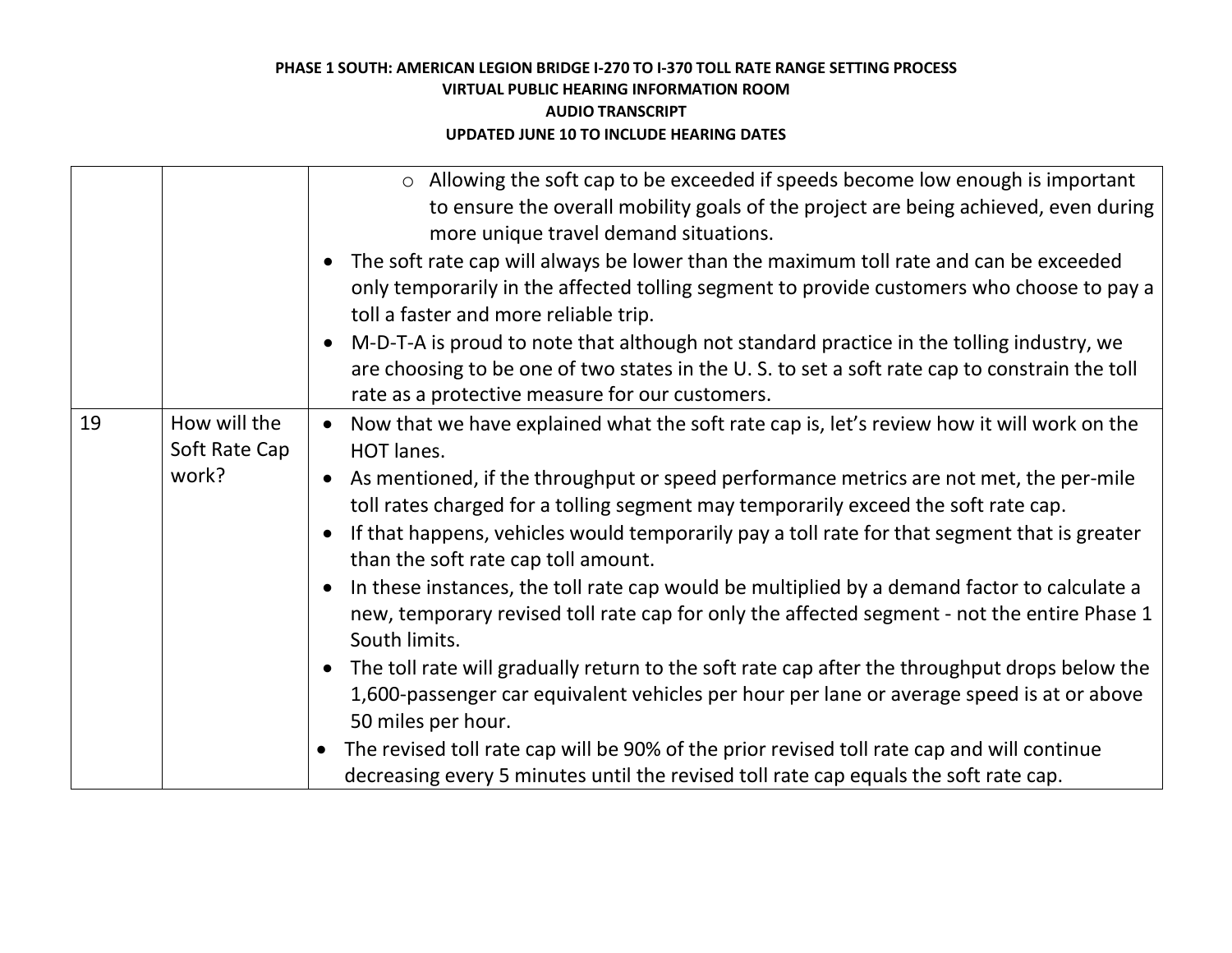|    |                                                               | We understand that it may be difficult to follow how the soft rate cap would be applied,<br>$\bullet$<br>with its traffic or speed thresholds and demand factors, so we have prepared a short video<br>for you that runs through two examples.<br>• We now request that you turn your attention to the Soft Rate Cap Informational Video<br>found on the project webpage.                                                                                                                                                                                                                                                                                                                                                                                                                                                                                                                                                                                                                                                                                                                                                                                                                                                                                                                                                                                  |
|----|---------------------------------------------------------------|------------------------------------------------------------------------------------------------------------------------------------------------------------------------------------------------------------------------------------------------------------------------------------------------------------------------------------------------------------------------------------------------------------------------------------------------------------------------------------------------------------------------------------------------------------------------------------------------------------------------------------------------------------------------------------------------------------------------------------------------------------------------------------------------------------------------------------------------------------------------------------------------------------------------------------------------------------------------------------------------------------------------------------------------------------------------------------------------------------------------------------------------------------------------------------------------------------------------------------------------------------------------------------------------------------------------------------------------------------|
|    |                                                               | <b>INSERT SOFT RATE CAP VIDEO HERE</b>                                                                                                                                                                                                                                                                                                                                                                                                                                                                                                                                                                                                                                                                                                                                                                                                                                                                                                                                                                                                                                                                                                                                                                                                                                                                                                                     |
| 20 | How does the<br>Soft Rate Cap<br><b>Benefit</b><br>Customers? | • This graphic shows a more specific example of how the soft rate cap could lower toll rates<br>for customers.<br>• The example is for a northbound HOT Lanes segment between River Road on I-495 and<br>Westlake Terrace on the I-270 West Spur for 6 o'clock PM to 6:59 PM.<br>The y-axis shows the estimated average 2-axle E-ZPass <sup>®</sup> toll rate per mile. The toll rates are<br>$\bullet$<br>rounded to the nearest 10 cents and expressed in 2021 equivalents in 2021 dollars for<br>consistency with the rest of these boards.<br>The x-axis represents the share of weekdays at different toll rate levels.<br>$\bullet$<br>As shown in the table, without the soft rate cap, shown in red, about two-thirds of<br>weekdays would have rates above \$1.50 per mile and one-third of weekdays would have<br>rates at or below \$1.50 per mile.<br>With the soft rate cap, shown in blue, about two-thirds of weekdays would have rates at or<br>$\bullet$<br>below \$1.50 per mile and one-third of weekdays would have rates above \$1.50 per mile.<br>The frequency of the per mile rate at or below \$1.50 doubles with the soft rate cap<br>because the traffic metrics tied to the cap constrain the per mile rate, providing toll rate<br>protection to customers.<br>• Visually this is seen by the blue peak that extends outward. |
|    |                                                               |                                                                                                                                                                                                                                                                                                                                                                                                                                                                                                                                                                                                                                                                                                                                                                                                                                                                                                                                                                                                                                                                                                                                                                                                                                                                                                                                                            |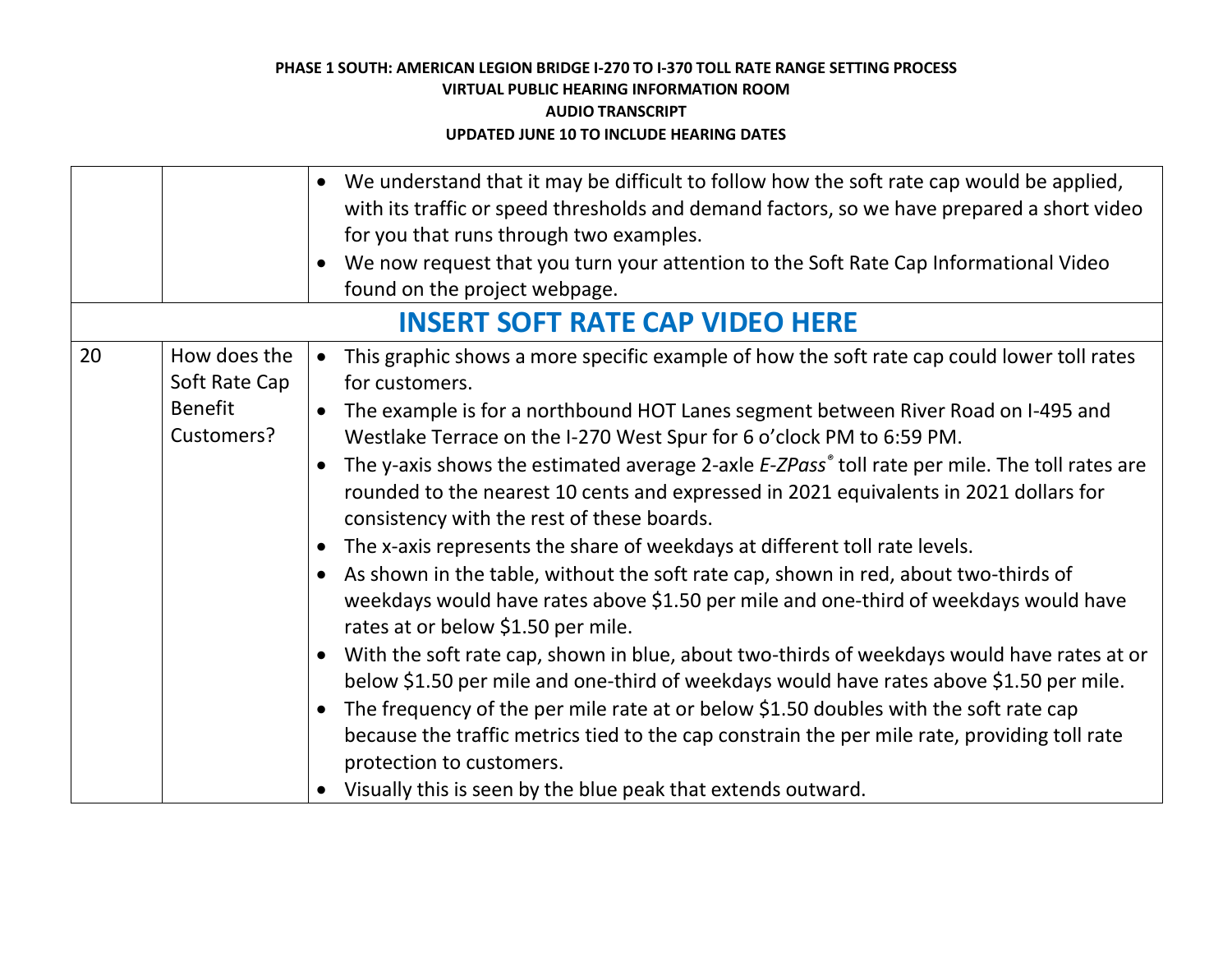|    |                                                        | Without the soft rate cap, the toll rate would rise into the solid red area above the \$1.50<br>soft rate cap.                                                                                                                                                                                                                                                                                                                                                                                                                                                                                                                                                                                                                                                                                           |
|----|--------------------------------------------------------|----------------------------------------------------------------------------------------------------------------------------------------------------------------------------------------------------------------------------------------------------------------------------------------------------------------------------------------------------------------------------------------------------------------------------------------------------------------------------------------------------------------------------------------------------------------------------------------------------------------------------------------------------------------------------------------------------------------------------------------------------------------------------------------------------------|
| 21 | How often will<br>the Soft Rate<br>Cap be<br>Exceeded? | This table shows the estimated number of non-holiday weekdays, by assumed segments,<br>$\bullet$<br>that the soft rate cap could be reached, but not allowed to increase; or reached and to be<br>exceeded due to traffic conditions.<br>• The red columns indicate the estimated number of weekdays traffic conditions allow the<br>soft rate to be exceeded and the green columns indicate the estimated number of<br>weekdays the per mile rate is limited to \$1.50 to protect customers when traffic conditions<br>do not warrant higher tolls.<br>The soft rate cap is generally reached and/or exceeded between four and seven PM,<br>primarily on the inner loop. The highest occurrences are at or near the American Legion<br>Bridge, which experiences some of the nation's worst congestion. |
|    |                                                        | For example, in the 6 o'clock PM to 6:59 PM column in the third row from the top $-$ from<br>River Road to I-495 (inner loop), East of the I-270 West Spur - it is estimated the soft rate<br>cap would be reached but not allowed to be exceeded on 186 weekdays and the soft rate<br>cap would be exceeded on 34 weekdays.                                                                                                                                                                                                                                                                                                                                                                                                                                                                             |
| 22 | How often will<br>the Soft Rate<br>Cap be<br>Exceeded? | Here's another way to look at the frequency.<br>Following the same example from the previous board-from River Road to I-495 (inner<br>loop), East of the I-270 West Spur – it is estimated the soft rate cap would be reached but<br>not allowed to exceed 74% of weekdays and the soft rate cap would be exceeded 14% of<br>weekdays.                                                                                                                                                                                                                                                                                                                                                                                                                                                                   |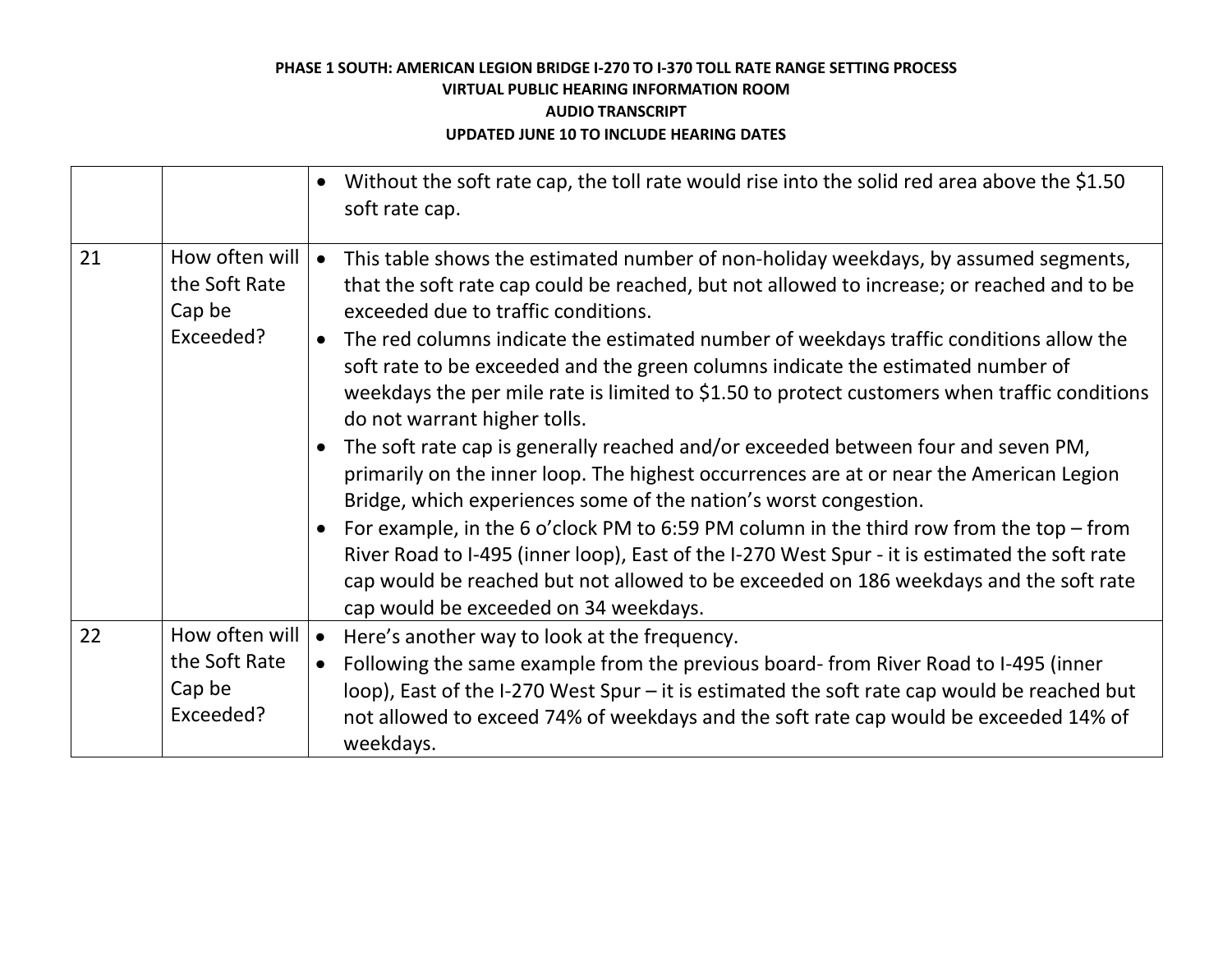| How does the $\vert \bullet \vert$<br><b>Maximum Toll</b><br>Rate Work?                                 | In addition to the minimum toll rate and the soft rate cap, the proposed toll rate range has<br>a maximum per-mile toll rate, which is the highest rate a vehicle could ever pay per mile,<br>and it cannot be exceeded under any circumstances.<br>Maximum toll rates are not typically used for HOT lane facilities; however, the maximum<br>toll rate offers added protection to toll customers.<br>Customers could choose to pay this higher toll to avoid high traffic events such as a severe<br>crash or extreme weather.<br>The maximum toll rate would not be applied to the entire length of the Phase 1 South, but<br>only at the tolling segments that are experiencing unusually high congestion.<br>The probability of reaching the maximum toll rate within a tolling segment is very small.<br>The probability of reaching the maximum toll rate is highest on the northbound portion of<br>Phase 1 South just north of the American Legion Bridge. |
|---------------------------------------------------------------------------------------------------------|---------------------------------------------------------------------------------------------------------------------------------------------------------------------------------------------------------------------------------------------------------------------------------------------------------------------------------------------------------------------------------------------------------------------------------------------------------------------------------------------------------------------------------------------------------------------------------------------------------------------------------------------------------------------------------------------------------------------------------------------------------------------------------------------------------------------------------------------------------------------------------------------------------------------------------------------------------------------|
| Vehicle<br>Classifications                                                                              | The proposed toll rate ranges, and soft rate caps within, vary based on the different vehicle<br>classifications shown here, as well as payment type, which we have already reviewed.<br>Vehicle classifications include passenger vehicles with 2 axles, motorcycles, 3-axle light, 3-<br>$\bullet$<br>axle heavy, 4-axle light, 4-axle heavy, 5-axle and those vehicles with 6 or more axles.                                                                                                                                                                                                                                                                                                                                                                                                                                                                                                                                                                     |
| <b>Proposed Toll</b><br>Rate Ranges,<br>Soft Rate Cap,<br>Discounts and<br><b>Free Passage</b><br>Chart | This board presents the proposed minimum and maximum toll rate ranges, soft rate caps,<br>discounts and free passage for all vehicle classifications by payment type as part of the Toll<br>Rate Range Proposal.<br>Please note that everyone, regardless of vehicle classification or payment type, may<br>$\bullet$<br>continue to drive for free within the existing general-purpose lanes.<br>As an example of how to read this chart, let's take a look at the first row, which covers a 2-<br>$\bullet$<br>axle Passenger Vehicle using an E-ZPass transponder using the Phase 1 South HOT lanes.                                                                                                                                                                                                                                                                                                                                                             |
|                                                                                                         |                                                                                                                                                                                                                                                                                                                                                                                                                                                                                                                                                                                                                                                                                                                                                                                                                                                                                                                                                                     |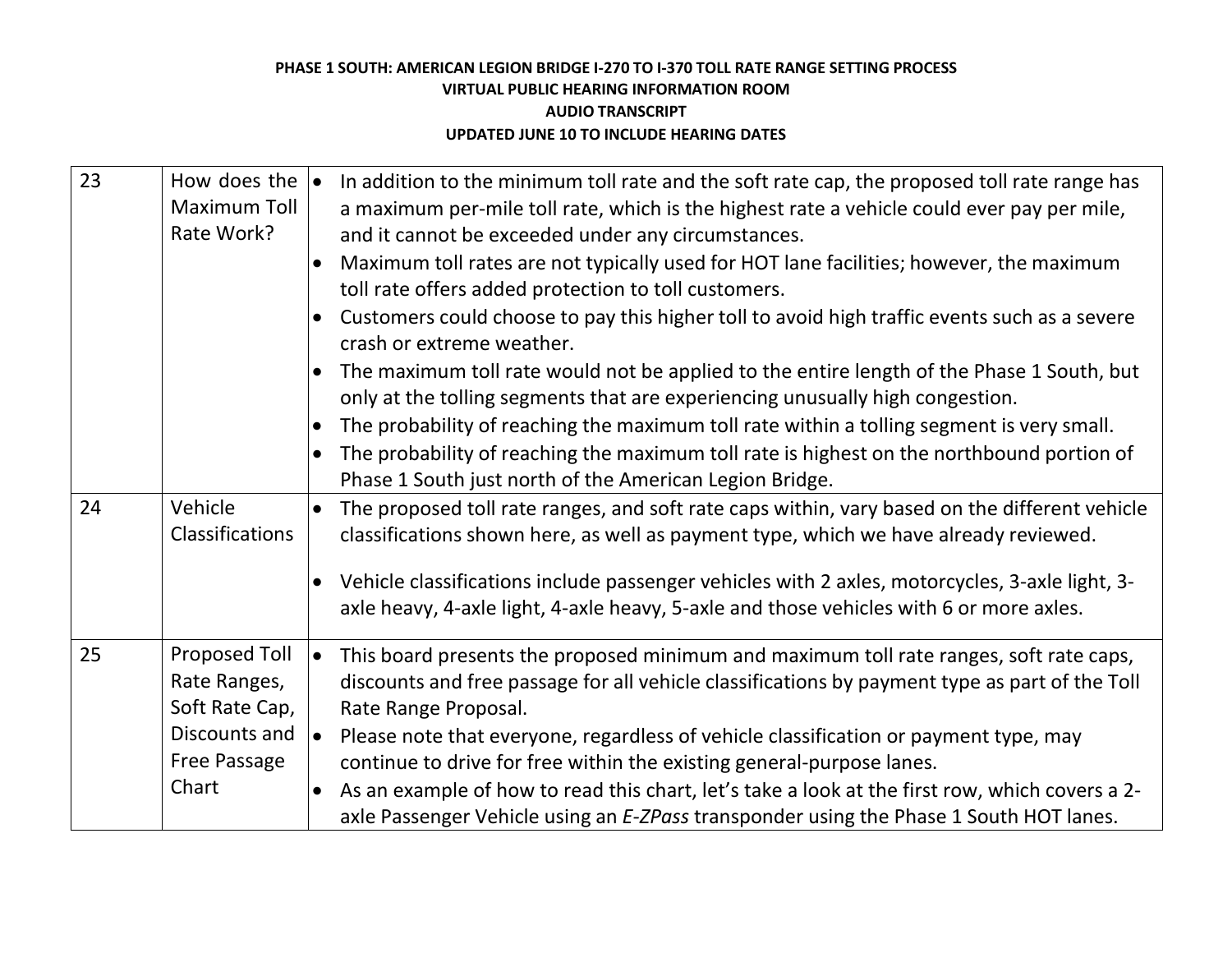|    |                                                         | This particular vehicle would be subject to a toll rate range of \$0.20 to \$3.76 per mile, with<br>a soft rate cap of \$1.50. As a reminder, the actual per-mile toll rate would vary by tolling<br>segment and congestion level; the soft rate cap of \$1.50 per mile would be exceeded only<br>when one of the previously mentioned metrics for traffic volume or vehicle speed were not<br>being met; and the maximum toll rate of \$3.76 per-mile would never be exceeded.                                                                                                                                                                                                                                                                                    |
|----|---------------------------------------------------------|--------------------------------------------------------------------------------------------------------------------------------------------------------------------------------------------------------------------------------------------------------------------------------------------------------------------------------------------------------------------------------------------------------------------------------------------------------------------------------------------------------------------------------------------------------------------------------------------------------------------------------------------------------------------------------------------------------------------------------------------------------------------|
| 26 | Vehicles that<br>travel for Free<br>in the HOT<br>Lanes | As shown here, the free passage discount will be granted along the Phase 1 South HOT<br>$\bullet$<br>lanes for H-O-V 3 plus, buses, and motorcycles.<br>Lastly, the existing general purpose lanes within Phase 1 South will remain free for all<br>$\bullet$<br>vehicles and will not be subject to any tolls.                                                                                                                                                                                                                                                                                                                                                                                                                                                    |
| 27 | What is Toll<br>Escalation                              | For the toll rates to effectively manage demand and ensure reliability for users of the HOT<br>$\bullet$<br>lanes into the future, the maximum per mile rates, soft rate caps, and unregistered video<br>surcharge rates will escalate over time to account for inflation, population employment,<br>and income growth.<br>The toll rate ranges will be adjusted annually according to the M-D-T-A-approved<br>escalation factors that will account for growth in demand for use of the HOT lanes over<br>time, and inflation, which decreases the value of money over time.<br>The growth in demand factors are based on decades of population, employment, and per<br>$\bullet$<br>capita income growth data and the inflation factor is specific to the region. |
| 28 | <b>Example NB</b><br><b>Trips</b>                       | This board shows example trip costs in toll segments along Phase 1 South in off-peak and<br>$\bullet$<br>peak traffic conditions heading northbound, originating just south of the American Legion<br>Bridge, and exiting at either MD 190, MD 187, or I-370.<br>The tables show examples of total trip tolls and per mile tolls by segment for off-peak<br>conditions for the 10am and 11am hours northbound and peak hour/heavy congestion<br>conditions during the 6pm hour northbound.                                                                                                                                                                                                                                                                         |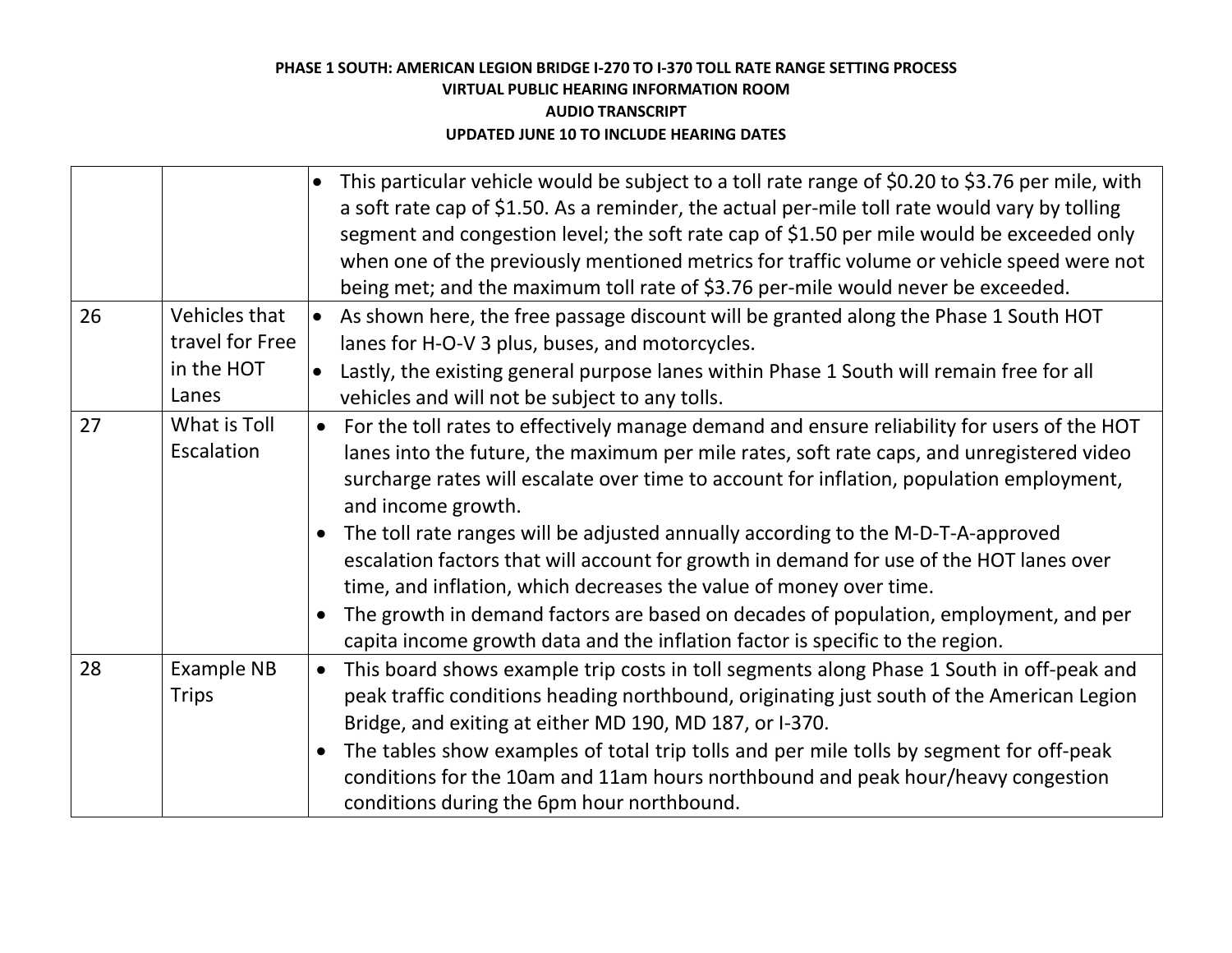|    |                                       | For example, during peak hours or heavy congestion northbound, the total cost from the<br>American Legion Bridge to MD 190 could be \$5.23 per trip, from the Bridge to MD 187<br>could be \$10.03 per trip, and from the Bridge to I-370 could be \$18.60 per trip.<br>Using the example northbound toll rates, the chart at the bottom of this board represents<br>the total tolls motorists would pay traveling from Virginia to MD 190, MD 187 and I-370 at<br>different times throughout the day. The vertical lines represent the examples shown.                                                                                                                                                                                                                                                           |
|----|---------------------------------------|-------------------------------------------------------------------------------------------------------------------------------------------------------------------------------------------------------------------------------------------------------------------------------------------------------------------------------------------------------------------------------------------------------------------------------------------------------------------------------------------------------------------------------------------------------------------------------------------------------------------------------------------------------------------------------------------------------------------------------------------------------------------------------------------------------------------|
| 29 | <b>Example SB</b><br><b>Trips</b>     | This board is similar to the previous board showing example trip costs in off-peak and peak<br>$\bullet$<br>traffic conditions heading southbound. The trips originate north of I-370 and exiting at<br>Gude Drive, I-495 or into Virginia.<br>In this example, during OFF-peak conditions heading southbound, the total cost for a trip<br>from I-370 to Gude Drive could be \$0.65 per trip, from I-370 to I-495, it could be \$3.23 per<br>trip, and from I-370 to Virginia, it could be \$4.66 per trip.<br>Using the example southbound toll rates, the chart at the bottom of this board represents<br>the total tolls motorists would pay traveling from I-370 to Virginia, I-495 East and Gude<br>Drive at different times throughout the day. Again, the vertical lines represent the<br>examples shown. |
| 30 | Anticipated<br>Customer<br>Experience | This table shows example average tolls that could be paid per mile, the average toll paid,<br>$\bullet$<br>and the average trip length in miles at different times of day when traveling on the Phase 1<br>South HOT lanes, both northbound and southbound.<br>As a reminder, the example toll rates shown here and in other slides are based on 2021<br>traffic and revenue models and are for illustrative purposes only; actual toll rates will be set<br>by the Phase 1 South Section Developer.                                                                                                                                                                                                                                                                                                              |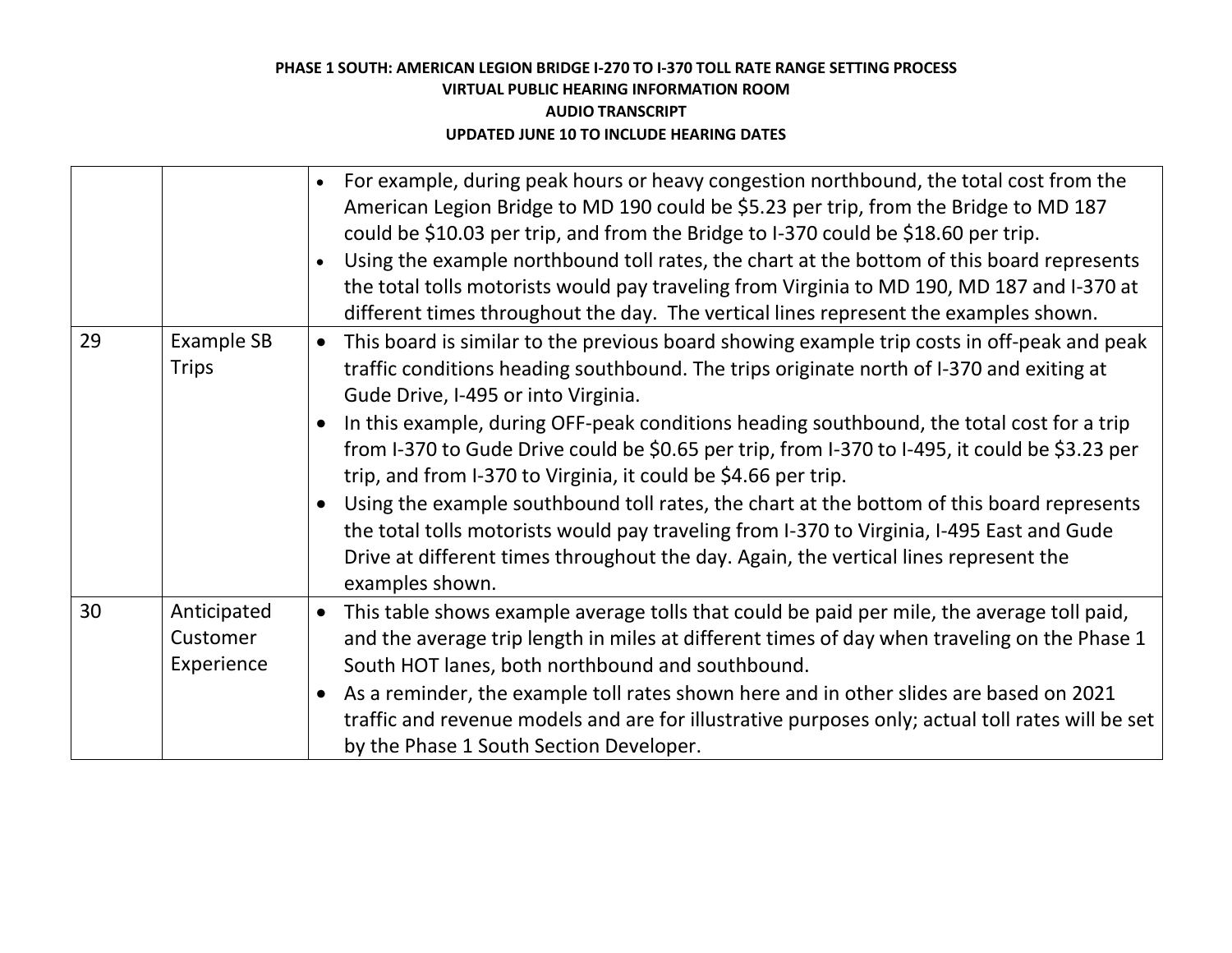| 31 | How do toll            | The map on this board highlights four states-Virginia, North Carolina, Texas, and                        |
|----|------------------------|----------------------------------------------------------------------------------------------------------|
|    | rates                  | Colorado—that have similar HOT lane or express lane facilities and compares their average                |
|    | compare?               | trip price with Phase 1 South.                                                                           |
|    |                        | Virginia's I-95/I-395 Express Lanes have 39 miles of toll lanes with an average trip price of<br>\$8.45. |
|    |                        |                                                                                                          |
|    |                        | Virginia's I-495 Express Lanes have 14 miles of toll lanes with an average trip price of \$5.40.         |
|    |                        | North Carolina's I-77 Managed Lanes have 26 miles of toll lanes with an average trip price<br>of \$7.02. |
|    |                        | Texas' I-635 Express Lanes have 13.3 miles of toll lanes with an average trip price of \$5.53.           |
|    |                        | Texas' North Tarrant Express Lanes have 13.3 miles of toll lanes with an average trip price              |
|    |                        | of \$5.65.                                                                                               |
|    |                        | Colorado's US 36 HOT Lanes have 16 miles of toll lanes with an average trip price of \$5.84.             |
| 32 | <b>Potential Trips</b> | This board provides example trips where a customer might choose to pay a toll or ride in<br>$\bullet$    |
|    |                        | the Maryland HOT lanes.                                                                                  |
|    |                        | In example one, a junior accounting associate living in Shady Grove is starting her new job              |
|    |                        | in Tysons. She'll take advantage of buses that ride in the HOT Lanes for free for her daily              |
|    |                        | commute. She will save up to 10 minutes on the HOT lanes and her trip will be free in                    |
|    |                        | Maryland.                                                                                                |
|    |                        | In example two, a plumber with a business in Tysons Corner needs to respond to an                        |
|    |                        | emergency service call at 1:00 p.m. at the National Cancer Institute in Shady Grove. By                  |
|    |                        | choosing the HOT lanes he will save up to 10 minutes and his trip will cost an estimated                 |
|    |                        | \$3.72 in Maryland.                                                                                      |
|    |                        | In example three, a family of four living in Vienna needs to get their youngest child to a               |
|    |                        | 7:00 p.m. soccer game at Gaithersburg High School. They can expect to encounter rush-                    |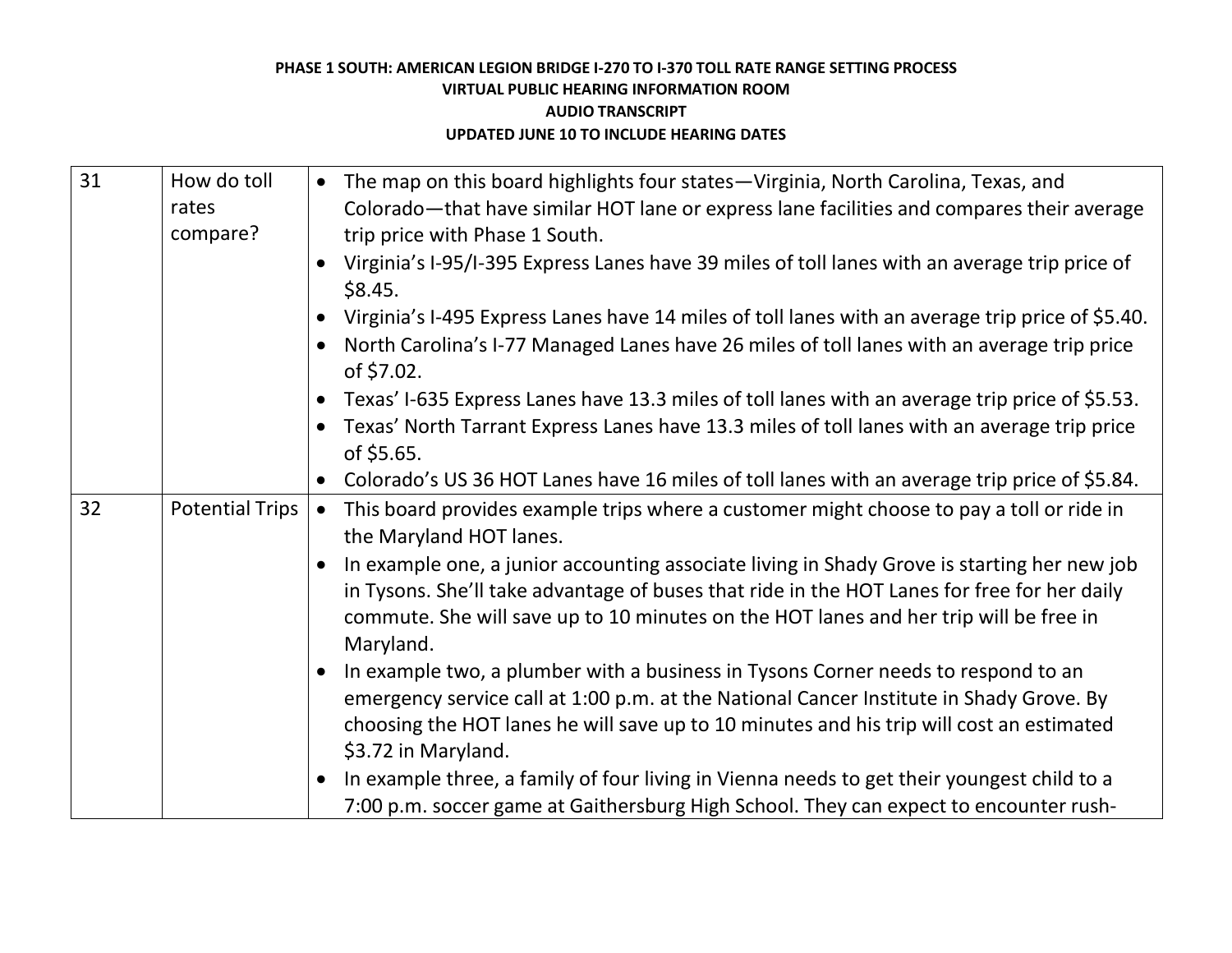|    |                                                                                          | hour traffic, but since they are an HOV 3 plus vehicle, they will save up to 10 minutes on<br>the HOT lanes and their trip will be free in Maryland.<br>In example four, an NIH researcher has a 9:00 a.m. speech at a biotech start-up based in<br>McLean. By using the HOT lanes, he will save up to 14 minutes and his trip will cost an<br>estimated \$4.03 in Maryland.<br>In the last example, a veteran from Falls Church has a 3:00 pm. appointment at Walter<br>Reed Medical Center. He will save up to 21 minutes on the HOT Lanes and his trip will cost<br>an estimated \$5.85.<br>The toll rates and time savings are based on 2021 projections and are preliminary for two-                                                                                                                                                                                                                                                                                                                                                                                                                                                                                                                                                                                                                                             |
|----|------------------------------------------------------------------------------------------|---------------------------------------------------------------------------------------------------------------------------------------------------------------------------------------------------------------------------------------------------------------------------------------------------------------------------------------------------------------------------------------------------------------------------------------------------------------------------------------------------------------------------------------------------------------------------------------------------------------------------------------------------------------------------------------------------------------------------------------------------------------------------------------------------------------------------------------------------------------------------------------------------------------------------------------------------------------------------------------------------------------------------------------------------------------------------------------------------------------------------------------------------------------------------------------------------------------------------------------------------------------------------------------------------------------------------------------|
|    |                                                                                          | axle vehicles with E-ZPass.                                                                                                                                                                                                                                                                                                                                                                                                                                                                                                                                                                                                                                                                                                                                                                                                                                                                                                                                                                                                                                                                                                                                                                                                                                                                                                           |
| 33 | Steps in the<br><b>Toll Rate</b><br><b>Range Setting</b><br>Process for<br>Phase 1 South | The steps in the toll rate range setting process for Phase 1 South include three public<br>$\bullet$<br>comment periods during which the public may comment on the tolling proposal before the<br>M-D-T-A Board votes on the recommended final toll rate ranges in the fall of 2021.<br>On May 20 <sup>th</sup> , the M-D-T-A staff presented the toll rate range proposal to the M-D-T-A<br>$\bullet$<br>Board and received approval to seek public comment. Public hearing materials were then<br>posted to the M-D-T-A website for public review, and the first public comment period<br>opened.<br>In Summer 2021, within the first public comment period, the M-D-T-A will hold two<br>in-person testimony hearing sessions from 2 to 4 p.m. and from 6 to 8 p.m. on<br>Monday, July 12, at the Hilton Washington D.C./Rockville Hotel and Executive<br>Meeting Center in Rockville.<br>In addition to the in-person testimony hearing sessions, the MDTA will also hold two<br>$\bullet$<br>call-in testimony hearing sessions from 2 to 4 p.m. and from 6 to 8 p.m. on<br>Wednesday, July 14.<br>To provide testimony during a public meeting, register online at<br>$\bullet$<br>mdta.maryland.gov/ALB270TollSetting or call 888-725-0174.<br>On August 12 <sup>th</sup> , the first public comment period will close at 5pm. |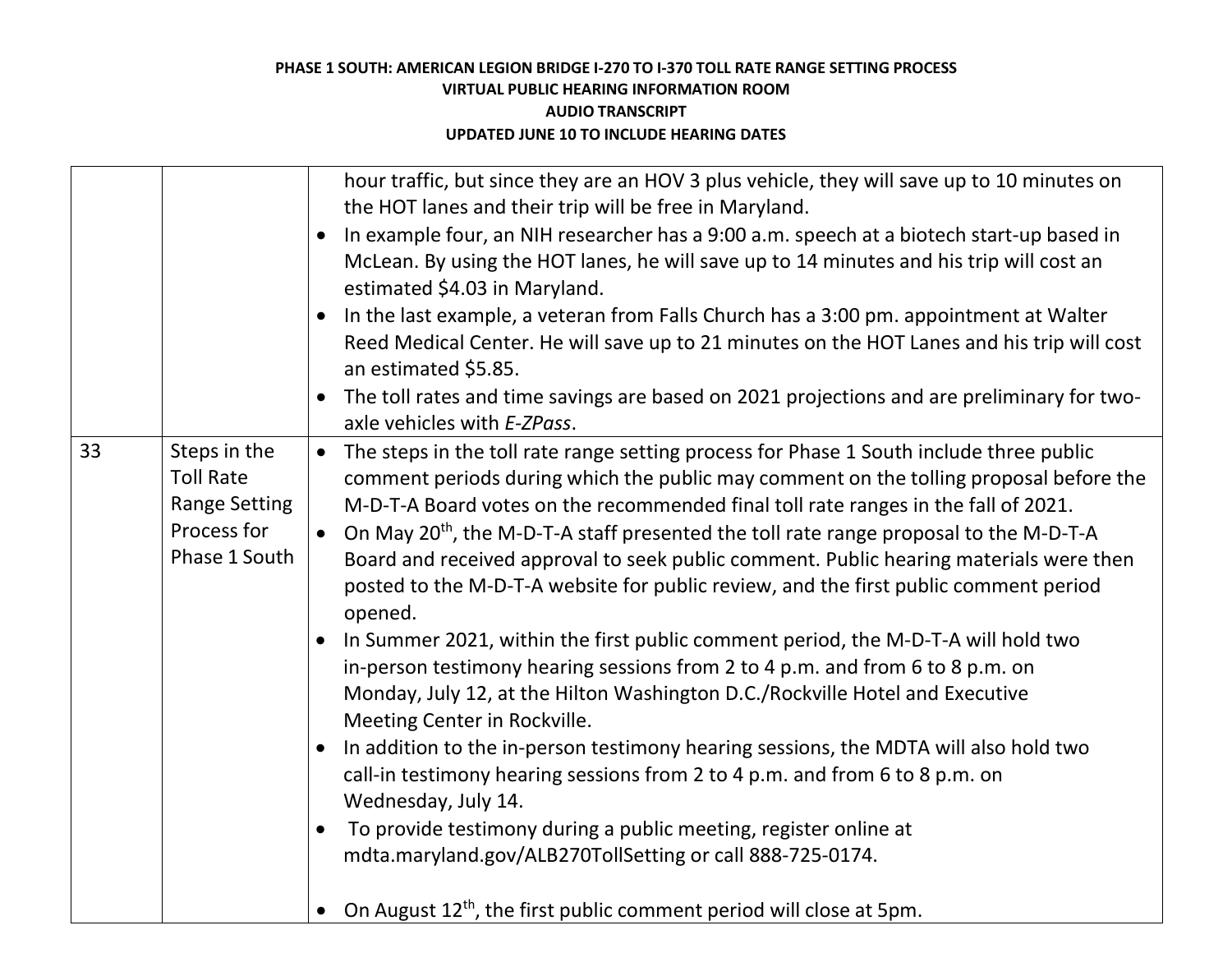# **PHASE 1 SOUTH: AMERICAN LEGION BRIDGE I-270 TO I-370 TOLL RATE RANGE SETTING PROCESS VIRTUAL PUBLIC HEARING INFORMATION ROOM**

#### **AUDIO TRANSCRIPT**

#### **UPDATED JUNE 10 TO INCLUDE HEARING DATES**

|  | After the comment period closes, a summary and analysis of the comments and testimony<br>$\bullet$<br>received will be presented to the M-D-T-A Board and posted to the M-D-T-A webpage. The |
|--|----------------------------------------------------------------------------------------------------------------------------------------------------------------------------------------------|
|  |                                                                                                                                                                                              |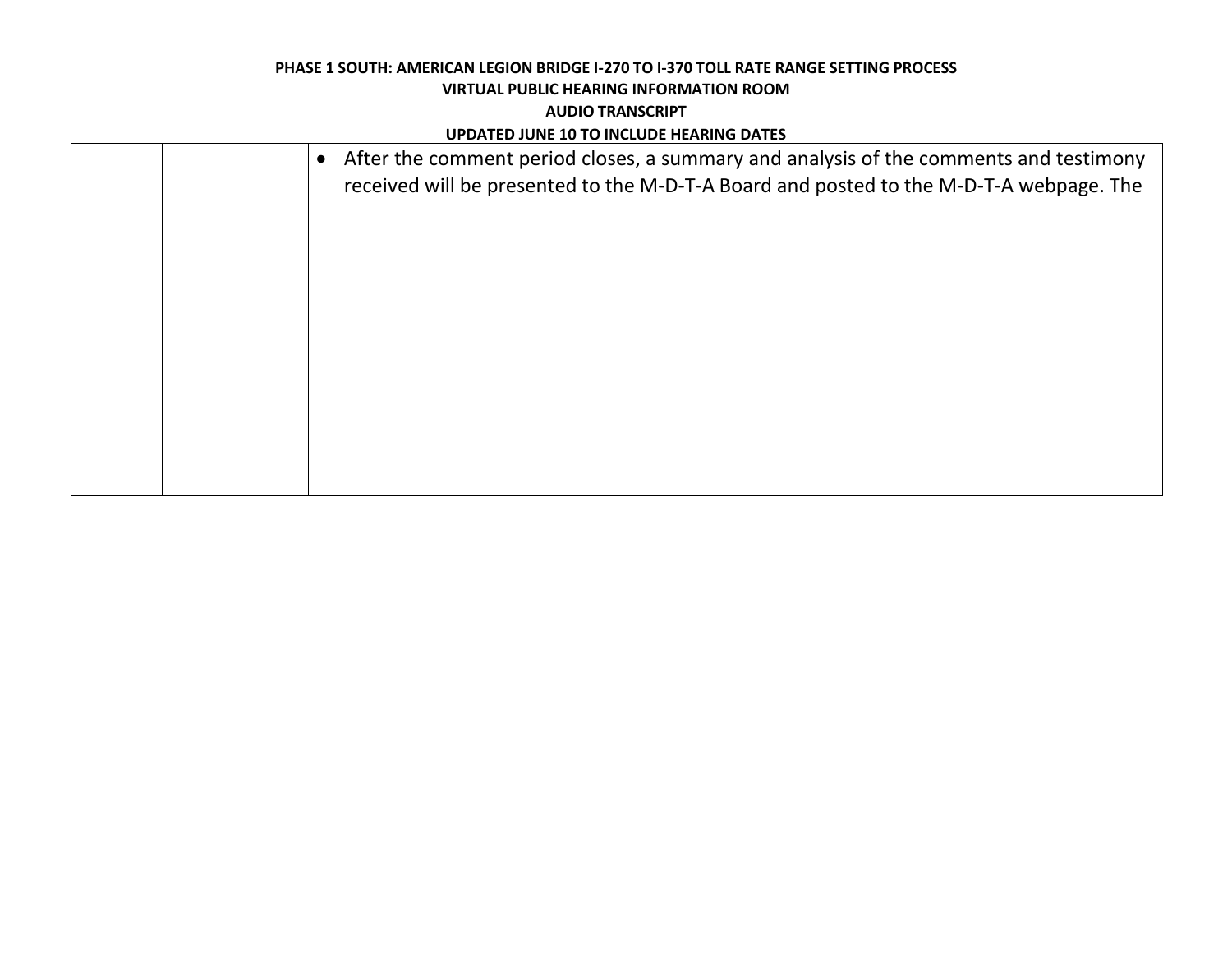|    |                           | M-D-T-A staff will then present the recommended toll rate ranges for Phase 1 South for the<br>M-D-T-A Board vote, and a second public comment period will open.<br>In Fall 2021, the second public comment period will close. A summary and analysis of the<br>comments and testimony received during the second comment period will be presented to<br>the M-D-T-A Board and posted to the M-D-T-A webpage. The M-D-T-A staff will then<br>present the final recommended toll rate ranges for Phase 1 South for the M-D-T-A Board<br>vote.<br>A third public comment period will open for public comment on the recommended action<br>at the Fall 2021 M-D-T-A Board Meeting. The M-D-T-A Board will then vote on the final<br>recommended toll rate ranges.<br>The public is welcome to watch the MDTA Board meetings live by visiting the MDTA<br>website by following the link provided at the bottom of this board. Pre-registration is<br>required in order to comment on an MDTA Board Meeting agenda item. Instructions for<br>registration are available online at the link provided. |
|----|---------------------------|------------------------------------------------------------------------------------------------------------------------------------------------------------------------------------------------------------------------------------------------------------------------------------------------------------------------------------------------------------------------------------------------------------------------------------------------------------------------------------------------------------------------------------------------------------------------------------------------------------------------------------------------------------------------------------------------------------------------------------------------------------------------------------------------------------------------------------------------------------------------------------------------------------------------------------------------------------------------------------------------------------------------------------------------------------------------------------------------|
| 34 | Title VI<br>Questionnaire | Title Six of the Civil Rights Act of 1964 provides that no person shall, on the grounds of<br>$\bullet$<br>race, color, national origin, sex, English proficiency, or disabilities, be excluded from<br>participation in, be denied the benefits of, or be subjected to discrimination under any<br>program or activity.<br>Title Six is important because it ensures that public services, including transportation, are<br>$\bullet$<br>provided in an equitable and non-discriminatory manner.<br>Title Six provides opportunities for public participation in decision-making to everyone,<br>$\bullet$<br>regardless of race, color, national origin, or English proficiency.<br>If you feel that M-D-T-A is not meeting the expectations of Title Six and would like to either<br>$\bullet$<br>file a complaint or seek assistance, please contact the Title Six Officer at 410-537-6720, by                                                                                                                                                                                             |